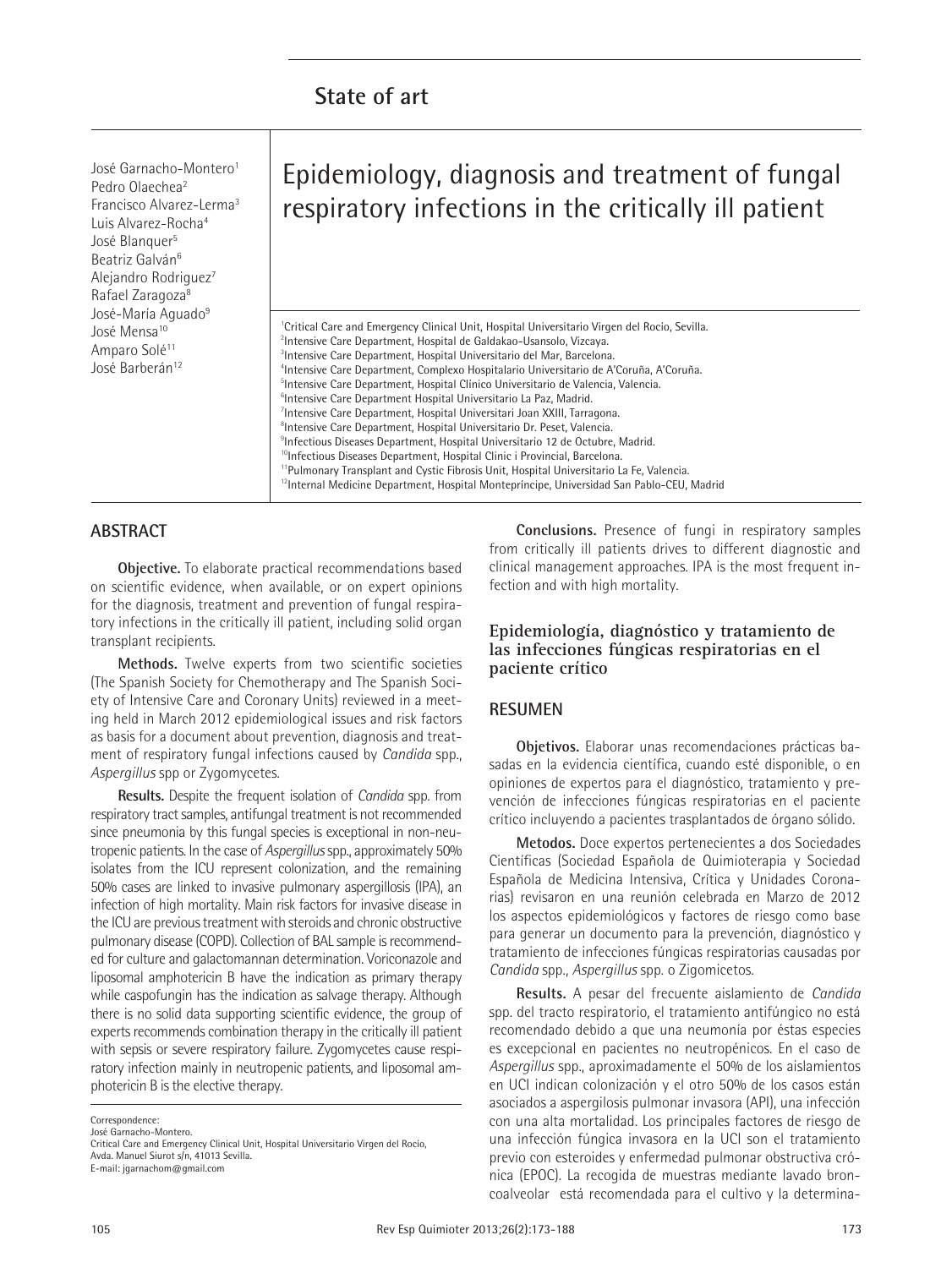ción de galactomanano. Voriconazol y anfotericina liposomal B presentan la indicación como tratamiento de primera línea mientras que caspofungina está indicada en la terapia de rescate. Aunque no hay datos sólidos que apoyen la evidencia científica, el grupo de expertos recomiendan la terapia combinada en el paciente crítico con sepsis o fallo respiratorio severo. Los zigomicetos causan infección respiratoria principalmente en pacientes neutropénicos, y anfotericina liposomal B es la terapia de elección.

**Conclusiones.** La presencia de hongos en muestras respiratorias de pacientes críticos conlleva diferentes enfoques de diagnóstico y manejo clínico. API es la infección más frecuente y presenta una alta mortalidad.

## **INTRODUCTION**

Isolation of *Candida* spp. and, at a lower rate, *Aspergillus*  spp. from respiratory samples in patients admitted in the Intensive Care Unit (ICU) is frequent<sup>1</sup>. Isolation of other filamentous fungi as Mucorales, *Scedosporium* o *Fusarium* is by far less frequent, but these fungi are associated with high mortality in critically ill patients.

Fungal pulmonary involvement presents particular characteristics that complicate the patient's management. Presence of fungi may represent a true infection although frequently it only implies colonization of the respiratory tract, leading to a very different management and prognosis. Discrimination between colonization and infection is not easy and, frequently, antifungal treatment is initiated associated with an increase in adverse events and costs. On the other hand, fungal infections are associated with high mortality in those cases where treatment initiation is delayed. In last years, new antifungals and new routes of administration for some of them have been introduced in the clinical practice, thus complicating treatment election by treating clinicians. Lastly, most available information regarding diagnosis and treatment of fungal respiratory infections (especially in the case of *Aspergillus* spp.) is referred to neutropenic onco-hematological patients and cannot always be extrapolated to the critically ill patient.

This document summarizes conclusions from a meeting held in Seville (Spain) on March 2-3, 2012 with participanting experts from two scientific societies (The Spanish Society for Chemotherapy and The Spanish Society of Intensive Care and Coronary Units). Approaches to critical issues as epidemiology, diagnosis, discrimination between colonization and infection, treatment and prevention of fungal respiratory infections were addressed. Each participant presented a review of a critical issue, which afterwards was discussed by all participants that approved the consensus recommendation. No grades of the quality of the evidence or strength of recommendations were used.

The objective was to elaborate practical recommendations based on scientific evidence, when available, or on expert opinions for the management of fungal respiratory infections caused by *Candida* spp., *Aspergillus* spp. and Zygomycetes in the critically ill patient, including solid organ transplant recipients.

## **EPIDEMIOLOGY OF FUNGAL RESPIRATORY INFECTIONS IN THE CRITICALLY ILL PATIENT**

None of the available epidemiological studies on fungal infections in critically ill patients has been specifically focused on respiratory infections. However, valuable information can be obtained from epidemiological studies focused on fungal infections in general. Two multicentre Spanish studies (EPI-FUCI<sup>2</sup> and ENVIN-UCI<sup>3</sup>) and one Italian study<sup>4</sup> in critically ill patients showed that while *Candida* was isolated from multiple body sites, nearly all *Aspergillus* spp. came from respiratory samples. In the last study, the incidence of aspergillosis was 6.3/1,000 admissions<sup>4</sup>.

The role of other fungi as Zygomycetes, *Fusarium* spp. or *Scedosporium* spp. is much less relevant in the critically ill patient, representing less than 1% of all isolates from the ICU<sup>1,5</sup>. Among them, mucormycosis is the most frequent infection and its management is also addressed in the present document.

#### **Candida spp.**

*C. albicans* is the most frequent species isolated from respiratory samples (approx. 50%) followed by *C. parapsilosis*, *C. tropicalis* and *C. glabrata*. Despite the frequent isolation of *Candida* spp. from respiratory samples, isolation in non-neutropenic patients is not considered diagnosis of pneumonia regardless the species isolated<sup>6,7</sup>.

#### **Aspergillus spp.**

In contrast to *Candida*, the genus *Aspergillus* acquires relevance in the respiratory infection of the critically ill patient. *Aspergillus fumigatus* is the most frequent species (80- 90% cases) causing invasive pulmonary aspergillosis (IPA), although its frequency seems to be declining in last years with an increase in cases by other no-*fumigatus* species, especially *Aspergillus flavus* or *Aspergillus terreus*5,8. Conidia of *Aspergillus* are easily aerosolized, being transmission by air nearly universal. *A fumigatus* presents rapid replication and small size conidia, thus favoring its frequency as etiological agent of IPA. Humans continuously inhale *Aspergillus* conidia but, in general, they are efficiently eliminated by the immune system<sup>9</sup>. Isolation of Aspergillus is more frequent when there are renovation works in hospitals<sup>10</sup>, with reported outbreaks in the ICU linked to isolation of this fungus in air conditioning systems<sup>11</sup>.

Principal risk factors for development of IPA are summarized in table 1 and can be divided in high-, intermediate- and low- risk factors<sup>12</sup>. The main risk factor for IPA development is neutropenia; increasing the risk when neutropenia is prolonged and when its magnitude increases. Classically, the highest IPA incidence is observed in patients with hematological malignancies, especially in allogeneic hematopoietic progenitor cell transplant recipients<sup>13,14</sup>. Other immunocompromised patients, especially those under prolonged steroid treatment, have high risk for developing IPA<sup>8</sup>. Nowadays, severe chronic obstructive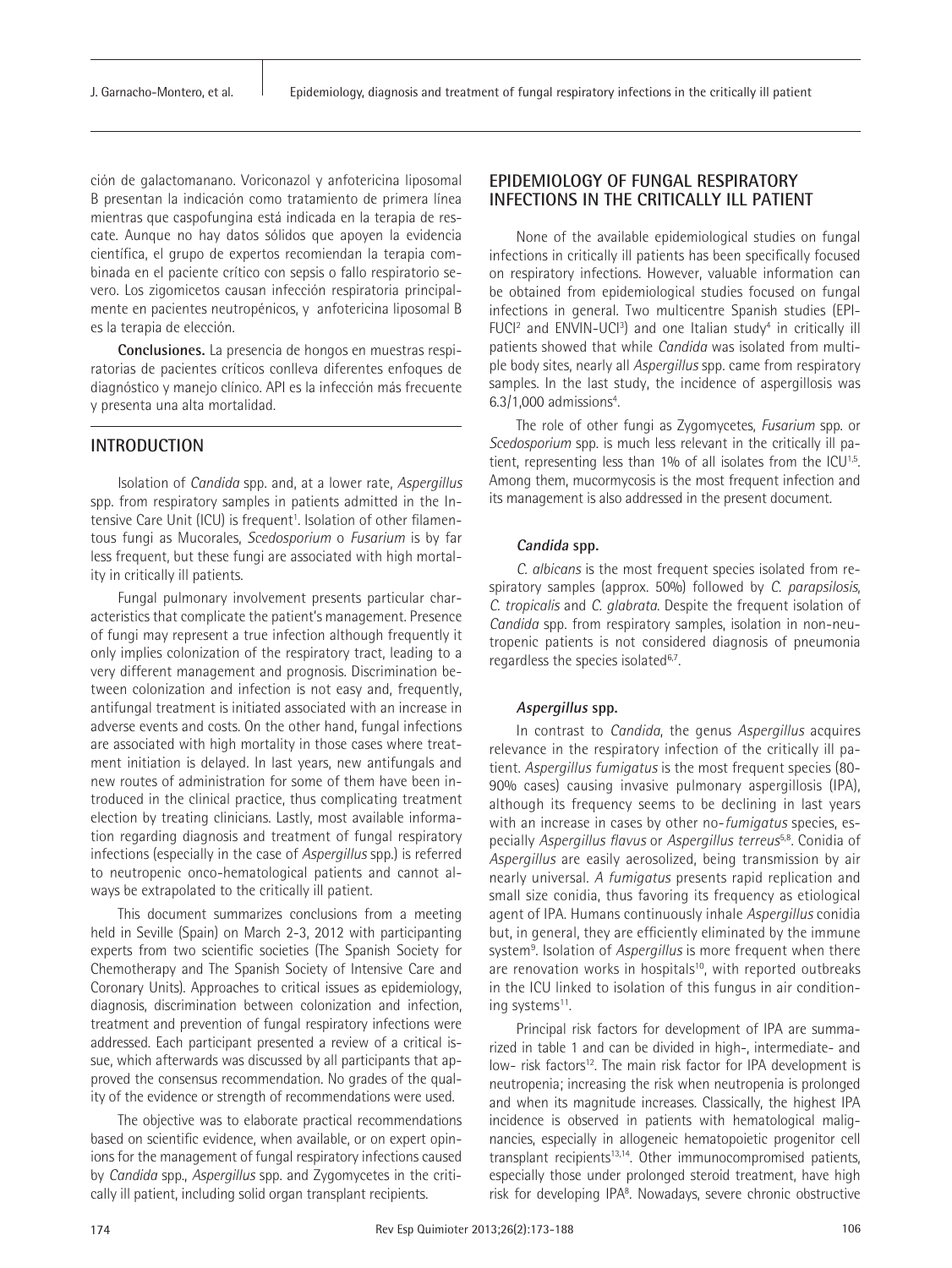| Table 1                                               | Risk factors for invasive fungal infection in critically ill patients |                                                     |  |
|-------------------------------------------------------|-----------------------------------------------------------------------|-----------------------------------------------------|--|
| High risk                                             | Intermediate risk                                                     | Low risk                                            |  |
| - Neutropenia $\approx 500$ mm <sup>3</sup> )         | - Prolonged steroid treatment prior to ICU admission                  | - Severe burns                                      |  |
| - Hematological malignancy                            | - Autologous hematopoietic progenitor cell transplan-                 | - Solid organ transplantation                       |  |
| - Allogeneic hematopoietic progenitor cell transplan- | tation                                                                | - Treatment with steroids for <7 days               |  |
| tation                                                | - COPD, especially under inhaled steroid treatment                    | - Prolonged ICU stay (>21 days).                    |  |
| - Lung transplantation without prophylaxis            | - Hepatic cirrhosis                                                   | - Malnutrition                                      |  |
|                                                       | - Solid organ malignancy                                              | - Cardiac post-surgery                              |  |
|                                                       | - HIV infection                                                       | - Near drowning                                     |  |
|                                                       | - Lung transplantation with prophylaxis                               | - Multiorgan dysfunction syndrome (situation of im- |  |
|                                                       | - Systemic treatment with immunosuppressants                          | mune paralysis)                                     |  |
|                                                       |                                                                       | - Influenza A (H1N1) infection                      |  |

pulmonary disease (COPD) treated with steroids is the most frequent comorbidity in hospitalized patients with IPA15,16.

In the ICU, only 10-15% patients with IPA present neutropenia. Around 50% of IPA cases in the ICU occur in COPD patients, nearly all of them under prolonged steroid treatment $17,18,19$ . In a published study including 1,753 patients admitted in 73 Spanish ICUs, the two factors that were significantly associated with isolation of *Aspergillus* spp. in the multivariate analysis were steroid treatment (OR: 4.5, 95% CI: 1,73-11), and COPD (OR: 2.9, 95% CI: 1,06-8,08)17. Steroids alter distribution and function of neutrophils and macrophages, and directly stimulate the growth of *A. fumigatus in vitro*20. The immune response is impaired in critically ill patients, with depressed monocyte/macrophage function, especially in the late phase of multiorgan dysfunction that can be considered a low-risk factor for IPA development (table 1)<sup>21,22</sup>.

Currently, frequency of *Aspergillus* isolation from lower respiratory tract samples is 16.3 cases per 1,000 hospitalized COPD patients, with an increase from 7 (year 2000) to 13 cases (year 2007) per 1,000 admissions of COPD patients. In these patients IPA was associated with heart insufficiency, antibiotic treatment within 3 months prior to admission, accumulated steroid dose >700 mg (prednisone equivalent) within 3 months prior to admission or from admission to *Aspergillus*  isolation, and ICU admission<sup>23,24</sup>.

Hepatic transplantations, with an incidence of 1-9%, and mainly pulmonary transplantation, with an incidence of 5-20%, are the solid organ transplantations that present, with the highest frequency, IPA as complication<sup>25</sup>. Risk factors for IPA in different solid organ transplant recipients are shown in table 2. Specifically, risk factors as retransplantation, renal insufficiency, transplantation due to fulminant hepatic failure and citomegalovirus (CMV) infection have been identified in the case of hepatic transplantation $26,27$ .

Incidence of aspergillosis in lung transplant recipients varies according to presentation: 30%-60% for colonization post-transplantation, 8%-12% for respiratory tract infection

and 6%-16% for invasive/disseminated infection28,29. In the early post-transplantation period, infection mainly occurs in the bronchial suture area. In late post-transplantation periods, invasive and disseminated presentations are the most frequent and severe. Risk factors for early and late IPA presentations in lung transplant recipients are summarized in table 227,30,31.

## **Order Mucorales**

Mucormycosis is an opportunistic acute infection caused by fungi from the order Mucorales of the Zygomycetes class. Within this family, most frequent genera are *Rhizopus*, *Mucor* and *Lichtheimia* (before *Absidia*) 5 . Spores of these microorganisms enter the organism through inhalation or through open wounds. The most frequent clinical presentation is rhinocerebral mucormycosis followed by pulmonary infection<sup>32</sup>.

Risk factors include neutropenia, onco-hematological diseases, inadequately controlled diabetes mellitus, severe trauma, burns and treatment with deferoxamine in dialyzed patients<sup>33</sup>. Prolonged treatments with voriconazole, that is not active against these fungi, have been associated with an increased incidence of these infections<sup>34,35</sup>. Among organ solid transplantations, liver and lung transplant recipients are the most affected, with an estimated incidence of 1.5%<sup>32</sup>.

**Conclusions:** *Aspergillus* spp. is the main responsible for fungal respiratory infections in the critically ill patient followed by far by fungi from the order Mucorales. In the critically ill patient, main risk factors for IPA are COPD and use of steroids. *Aspergillus* spp. is also the principal fungus causing respiratory infection in solid organ transplant recipients, mainly affecting lung transplant recipients followed by liver transplant recipients. Although risk factors may vary according to the type of transplantation, reintervention, need for renal replacement therapy or CMV infection are risk factors for IPA following solid organ transplantation. Pulmonary infection by Zygomycetes mainly affects neutropenic patients.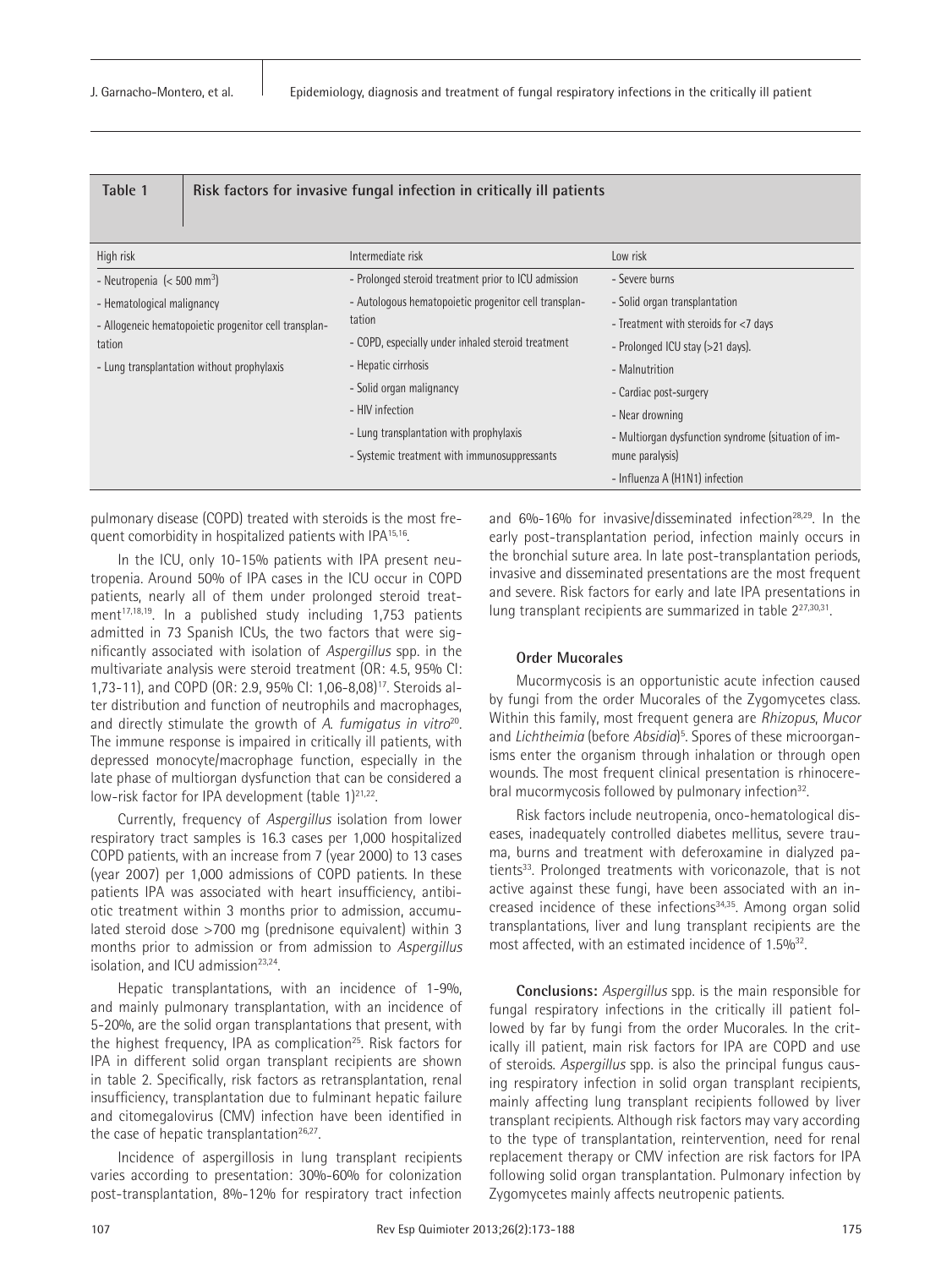## **IMAGING, MICROBIOLOGICAL AND CLINICAL DIAGNOSIS OF RESPIRATORY INVASIVE FUNGAL INFECTIONS (IFI)**

#### a) Diagnosis of respiratory IFI by *Candida*

The number or colonies in cultures of respiratory tract samples, even if samples had been collected by fibrobronchoscopy, is not valuable for the diagnosis of pneumonia by *Candida*. To diagnose pneumonia by *Candida*, it is required biopsy and demonstration of tissue invasion. While colonization of the respiratory tract by *Candida* is very frequent in critically ill patients with mechanical ventilation, pneumonia by *Candida* is extremely infrequent since the innate mechanisms of defense of lungs make them relatively resistant to *Candida* invasion<sup>36</sup>.

#### b) Diagnosis of respiratory IFI by *Aspergillus*

In the critically ill patient, IPA generally presents a nonspecific symptomatology with fever and respiratory insufficiency. Thus, IPA should be suspected in patients with risk factors and respiratory symptoms in the presence of nodules or pulmonary infiltrates<sup>25</sup>.

Aspergillar tracheobronchitis is a non frequent presentation, mostly affecting lung transplant recipients (where it can cause bronchial suture dehiscence) although it can also be found in other immunocompromised patients<sup>37</sup>. It has also been described in critically ill patients, and pseudomembranous tracheobronchitis can produce airway obstruction<sup>38</sup>.

Thorax x-ray is nonspecific and usually shows bilateral infiltrates with nodules in some cases. CT scan has also low utility in the critically ill patient since characteristic signs of IPA as the halo sign and the air crescent sign are not frequent, around 5%18,23,39, a very low rate compared with 80% in neutropenic patients.

Among respiratory tract samples, BAL is the sample showing the highest sensitivity and specificity, which increase if *Aspergillus* colony count is performed<sup>18</sup>. In addition, it has been reported the increase in the probability of IPA by the number of positive cultures to *Aspergillus*: 5.9% (1 culture), 18.4% (2 cultures) and 38.2% ( $\geq$ 3 cultures)<sup>15</sup>. However, 61% patients with confirmed IPA presented only one positive culture and only 18% patients presented three or more<sup>14</sup>.

It is important to highlight that 30-50% patients with IPA also present bacterial isolation in respiratory tract cultures $17,23,40$ , a fact associated with a worse prognosis $40$ . The presence of *Aspergillus* in blood culture, perhaps with the exception of *A. terreus*<sup>41</sup>, is not considered diagnostic since it means contamination usually.

Cultures of respiratory samples, including those obtained by BAL, are positive in only 50% patients with IPA. Diagnostic meth-

| recipients            |                                                        |                                                                      |  |
|-----------------------|--------------------------------------------------------|----------------------------------------------------------------------|--|
|                       | Early IPA                                              | Late IPA (>90 days post-transplantation)                             |  |
| Lung transplantation  | Respiratory tract ischemia                             | Single lung transplantation                                          |  |
|                       | <b>Recurrent bacterial infections</b>                  | Endobronchial prosthesis                                             |  |
|                       | <b>CMV</b> infection                                   | Renal insufficiency                                                  |  |
|                       | Previous airway colonization                           | Chronic rejection                                                    |  |
|                       | Renal failure                                          |                                                                      |  |
|                       | Renal replacement therapy                              |                                                                      |  |
| Liver transplantation | Retransplantation                                      | $>6$ q of prednisone in the 3rd month post-transplantation           |  |
|                       | Renal insufficiency, especially if hemodialysis is     | Hemodialysis post-transplantation                                    |  |
|                       | required post-transplantation                          | Renal insufficiency post-transplantation                             |  |
|                       | Liver transplantation due to fulminant hepatic failure | Post-transplantation leukopenia (<500/mm3)                           |  |
|                       | <b>CMV</b> infection                                   |                                                                      |  |
|                       | Complicated surgery or reintervention                  |                                                                      |  |
| Heart transplantation | Isolation of Aspergillus spp. in respiratory tract     | Re-admission to the ICU                                              |  |
|                       | cultures                                               | Renal insufficiency post-transplantation                             |  |
|                       | Surgical reintervention                                | Concentrations of tacrolimus >15 ng/mL or of cyclosporine >500 ng/mL |  |
|                       | <b>CMV</b> infection                                   | in the 3rd month post-transplantation                                |  |
|                       | Hemodyalisis post-transplantation                      | >2 episodes of acute rejection                                       |  |
| Renal transplantation | Graft rejection                                        |                                                                      |  |
|                       | Hemodialysis                                           |                                                                      |  |
|                       | High and prolonged steroid doses                       |                                                                      |  |

**Table 2 Risk factors for development of invasive pulmonary aspergillosis (IPA) in solid organ transplant** 

#### 176 **Rev Esp Quimioter 2013;26(2):173-188** 108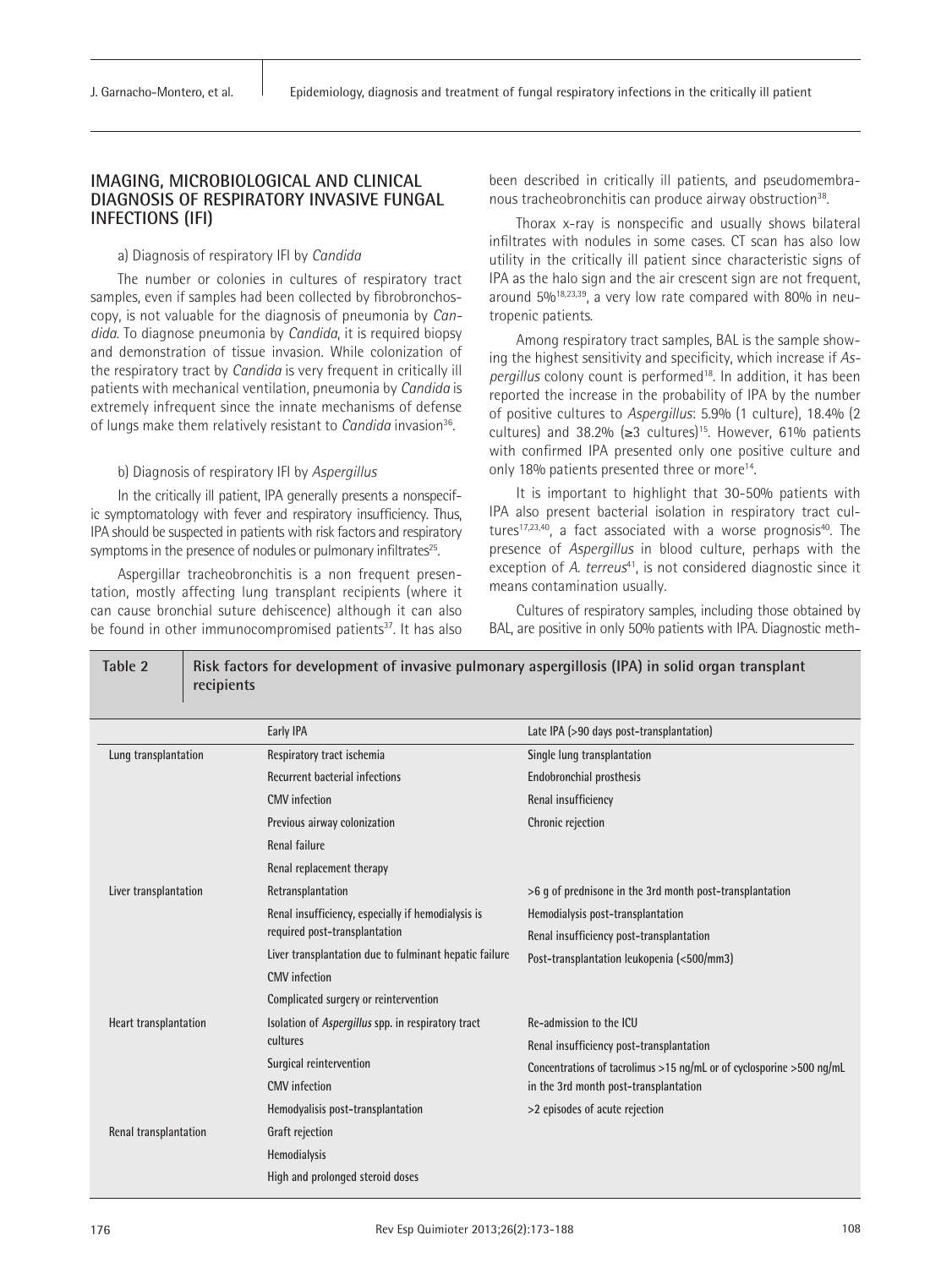ods different from culture may increase sensitivity, allowing an earlier diagnosis<sup>25</sup>. Diagnosis of aspergillar tracheobronchitis is performed by fibrobronchoscopy with biopsy and culture<sup>42</sup>.

#### **Galactomannan (GM)**

The galactomannan is a component of the cell wall of *Aspergillus* that is released during tissue invasion and can be detected in serum, BAL, urine or cerebrospinal fluid. The most common technique uses the monoclonal antibody EBA-2 (Platelia Aspergillus®, Bio-Rad). False positives have been described with betalactam treatment, mainly piperacillin-tazobactam, reducing the test specificity<sup>43</sup>. Positivity is considered when the index is  $>0.7$  in a single sample or  $>0.5$  in two consecutive determinations<sup>44</sup>. Validity as diagnosis depends on the type of patient, being the highest in the neutropenic patient: 85% sensitivity and 95% specificity. In patients with hematological malignancies sensitivity is 70%, in those with bone marrow transplantation it is of 80%, and lower in the case of solid organ transplantation (25-50%)25,45. In ICU patients admitted due to COPD and IPA, positivity of two serum determinations presents a sensitivity of 41.7% and a specificity of 93.5%46.

Quantification of galactomannan in BAL (but not in more accessible respiratory samples) is becoming of great utility, with an adequate diagnostic value in onco-hematological patients with neutropenia47,48 and in critically ill patients. In this sense, in 110 critically ill patients (22% with neutropenia), using a cut-off value of 0.5, sensitivity and specificity in BAL was 88 and 87%, respectively, while sensitivity of galactomannan determination in serum was only 42%. In 11 out of the 26 cases with proven IPA, both BAL culture and galactomannan in serum were negative while the galactomannan in BAL was positive<sup>49</sup>. Similarly, in a Spanish study including 51 critically ill patients with a low number of neutropenic patients (11%), the most adequate cut-off value was ≥1, with 100% sensitivity and 89.36% specificity for proven IPA, and of 80% and 87.5%, respectively, for proven and probable IPA cases. In addition, galactomannan positivity anticipated a mean of 4.3 days the positivity of culture to *Aspergillus* spp<sup>50</sup>.

Galactomannan determination in BAL has also been assessed in two risk populations as critically ill patients with COPD<sup>51</sup> or solid organ transplant recipients<sup>52</sup>, being its diagnostic value higher than that of the serum determination.

#### **1,3** β**-D- glucan (BG)**

BG is a component of the cell wall of most fungi (with the exception of *Cryptococcus* spp. and Zygomycetes). The Fungitell® test (Associates of Cape Cod Inc., Falmouth, USA) has been approved with cut-off values of  $<60$  pg/ml and  $>80$  pg/ml for negativity and positivity, respectively<sup>53</sup>. False positives have been described in patients under hemodialysis, in those treated with amoxicillin/clavulanic acid, azithromycin, pentamidin, immunoglobulins, albumin or glucans, with the use of cellulose filters for intravenous administration and in gram-positive bacteremia. In addition, it is also positive in infections by other fungi containing 1,3 β-D- glucan in the cell wall as *Candida* spp.54,55.

 The use of BG detection has provided acceptable diagnostic values in onco-hematological patients with neutropenia55,56,57. However, its utility for the diagnosis of IPA in immunocompromised critical patients is limited and lower than that of the galactomannan determination in BAL50,58.

#### **Nucleic acids**

Detection of nucleic acids by the polymerase chain reaction (PCR) presents 88% sensitivity and 75% specificity for IPA diagnosis. The lack of a standardized method is the reason for discrepancies in the literature, however, sensitivity of DNA detection in BAL may be higher than in serum, more even if antifungal treatment has been initiated<sup>59,60</sup>.

**Conclusions:** Utility for IPA diagnosis of imaging techniques, including CT scan, is low in the critically ill patient due to the low frequency of the presence of characteristic signs in non-neutropenic patients. Facing suspicion of IPA, determination of galactomannan in serum should be requested and, if possible, fibrobronchoscopy with BAL for culture and galactomannan determination since in this sample the accuracy of the test is higher than in serum.

c) Diagnosis of respiratory IFI by fungi from the order Mucorales

Pulmonary mucormycosis is characterized by a high degree of necrosis due to invasion of the bronchial wall, peribronchial tissue and blood vessels, producing thrombosis and pulmonary infarction with progressive pneumonia that progresses to cavitations. Clinical presentation does not differ from other bacterial or fungal pneumonias. The CT scan usually shows multiple nodular images and the so-called "reverse halo sign"61. Definitive diagnosis requires demonstration of tissue invasion by the characteristic non septated hyphas. Serological tests are not useful for diagnosis of mucormycosis, and its identification by PCR is not standardized<sup>62</sup>.

**Conclusions:** A high degree of mucormycosis suspicion is required for initiating empirical antifungal treatment in the absence of isolation from respiratory samples, since neither clinical signs nor complementary tests are suggestive for diagnosis.

## **COLONIZATION VS. INFECTION: GREAT DILEMMA FOR TREATMENT DECISION MAKING IN RESPIRATORY IFI**

Differentiation between fungal infection and colonization is one of the major challenges for clinicians.

#### a) *Candida* spp*.*

Pneumonia by *Candida* spp. is exceptional in non-neutropenic patients63,64. This was confirmed in a recent study including 135 ICU patients with evidence of pneumonia in necropsies (57% of them presenting BAL or bronchoaspirate cultures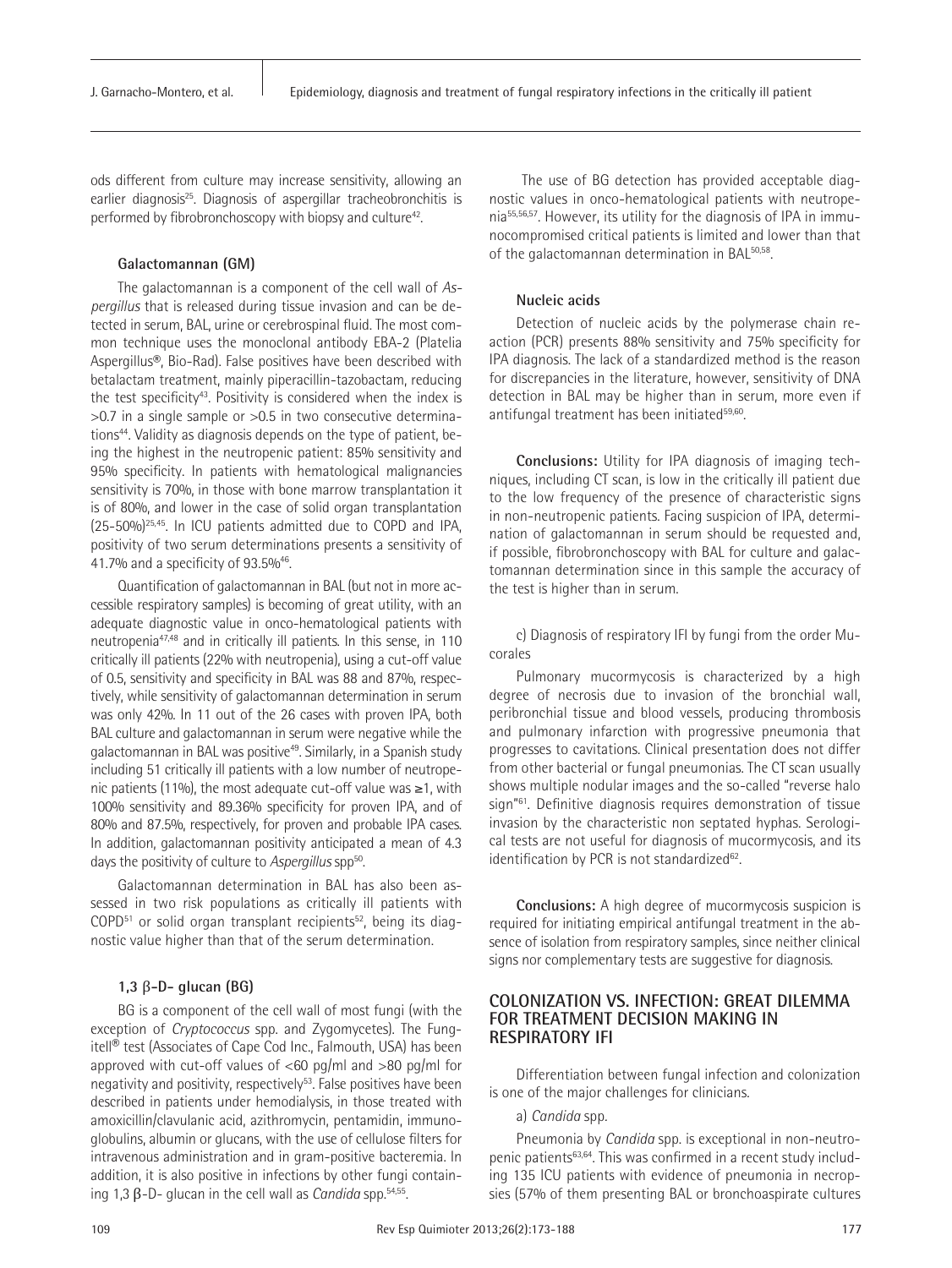positive to *Candida* spp. in the two previous weeks) where definitive diagnosis of pneumonia by *Candida* spp. was 0%6 .

However, *Candida* spp. colonization of the respiratory tract may have clinical significance since colonized patients present significantly higher length of stay and mortality<sup>6</sup>, and is a risk factor for development of pneumonia by *Pseudomonas aeruginosa* and, in general, by multiresistant bacteria65,66. It should be taken into account that presence of *Candida* spp. in respiratory samples can be part of multifocal colonization that, in the presence of risk factors, is associated with a high incidence of invasive candidiasis<sup>67</sup>.

**Conclusions:** Isolation of *Candida* from respiratory samples does not imply diagnosis of pneumonia by this fungus, which is exceptional in the non-neutropenic patient.

#### b) *Aspergillus* spp.

Identification of *Aspergillus* in respiratory samples may represent a simple colonization or be suggestive of IPA. The probability of being a true infection depends on the type of patient: 72% for patients with neutropenia<sup>14,68</sup>, 55% for solid organ transplant recipients<sup>14</sup> and 22% for COPD patients<sup>23</sup>. When prospectively analyzing the significance of *Aspergillus* isolation from respiratory samples in all patients admitted in a general hospital, only 10% cases corresponded to true IPA<sup>69</sup>. A recent Spanish series has demonstrated that colonized patients are older and present higher number of comorbidities than those presenting IPA<sup>70</sup>. In the case of patients admitted to the ICU, it depends on the type of patients, ranging from 25% to 70%<sup>17,18,19,71</sup>.

In any case, isolation of *Aspergillus* from respiratory samples in a patient admitted to the ICU is a marker of bad prognosis, regardless colonization or infection $71$ . With respect to the implicated species, *A. terreus* seems to produce true infection more frequently than other species<sup>10</sup>.

Criteria from the *European Organization for Research and Treatment of Cancer/Invasive Fungal Infections Cooperative Group and the National Institute of Allergy and Infectious Diseases Mycoses Study Group* (EORTC/MSG) continues to be the basis for diagnosis of IPA, classifying it as possible, probable or proven72. However, its utility in the ICU is limited: absence in many cases of classical risk factors, of typical signs in CT scan or frequent negative results in the serum galactomannan test.

For this reason, several scales have been described as tools for IPA diagnosis and subsequent decision making. Bouza et al.15 published an scale, based on relative risk values for significant variables in a multivariate analysis, but since it was constructed with data from a general hospitalized population, the scale may be not appropriate for critically ill patients.

Vandewoude et al*.* 18 analyzed 172 critically ill patients with isolation of *Aspergillus* spp. from respiratory samples and proposed a diagnostic algorithm shown in table 3. In 26 cases, the diagnosis based on this clinical algorithm was confirmed by histological data. Applicability and generalization of diagnostic algorithms requires prospective validation $73$ .

In this sense, a recent multicentre study has validated the clinical algorithm proposed by Vandewoude et al. for IPA diagnosis. In that study, 524 critically ill patients with at least one endotracheal aspirate culture positive to *Aspergillus* spp. were included, 115 of them with histological data<sup>74</sup>. Globally, positive and negative predictive values were 61% and 92%, respectively. When only COPD patients receiving prolonged steroid therapy were considered, positive and negative predictive values were 45% and 100%, respectively, for an IPA prevalence of 20% among patients with positive endotracheal aspirate culture, and of 77% and 100%, respectively, for a prevalence of 50%. In any case, the diagnostic utility of this algorithm was higher than the EORTC/MSG criteria.

In COPD patients, the high mortality of IPA is due, among others, to the difficulty for diagnosis and to the absence of unequivocal diagnosis criteria leading to treatment delay<sup>75</sup>. Bulpa et al. established diagnostic criteria based on a revision of the literature on COPD patients with IPA76 that have not been validated in prospective series.

**Conclusions:** There are several clinical algorithms that may help clinicians in discriminating patients with IPA from those presenting only colonization by *Aspergillus*. Up to now, only the one proposed by Vandewoude has been validated in critically ill patients and can be used for decision making when facing *Aspergillus* spp. isolation from respiratory samples. One of the problems of the algorithm is the requirement of a positive culture of a respiratory sample, because IPA may be present in the absence of positive culture. Presence of species as *A. terreus* should be considered indicative of high probability of infection.

Figure 1 summarizes the scheme of actions to follow in the case of isolation of *Aspergillus* spp. from respiratory samples in patients with respiratory insufficiency that present high-risk or intermediate-risk factors (table 1).

#### c) Mucorales

Definitive diagnosis of mucormycosis requires histological demonstration of tissue invasion. However, its isolation in the critically patient, especially if there are risk factors and compatible radiological image, should always lead to initiation of antifungal treatment<sup>5</sup>. .

**Conclusions:** Isolation of Zygomycetes in a patient with risk factors should be considered an infection and antifungal treatment should be initiated. Considering the high mortality of this infection, colonization should only be considered in the case of isolation in a patient without risk factors, lack of clinical signs/symptoms and with a thorax CT scan showing absence of compatible alterations. In these cases collection of new respiratory samples is recommended. In case of a new positive culture, the possibility of antifungal treatment should be reconsidered.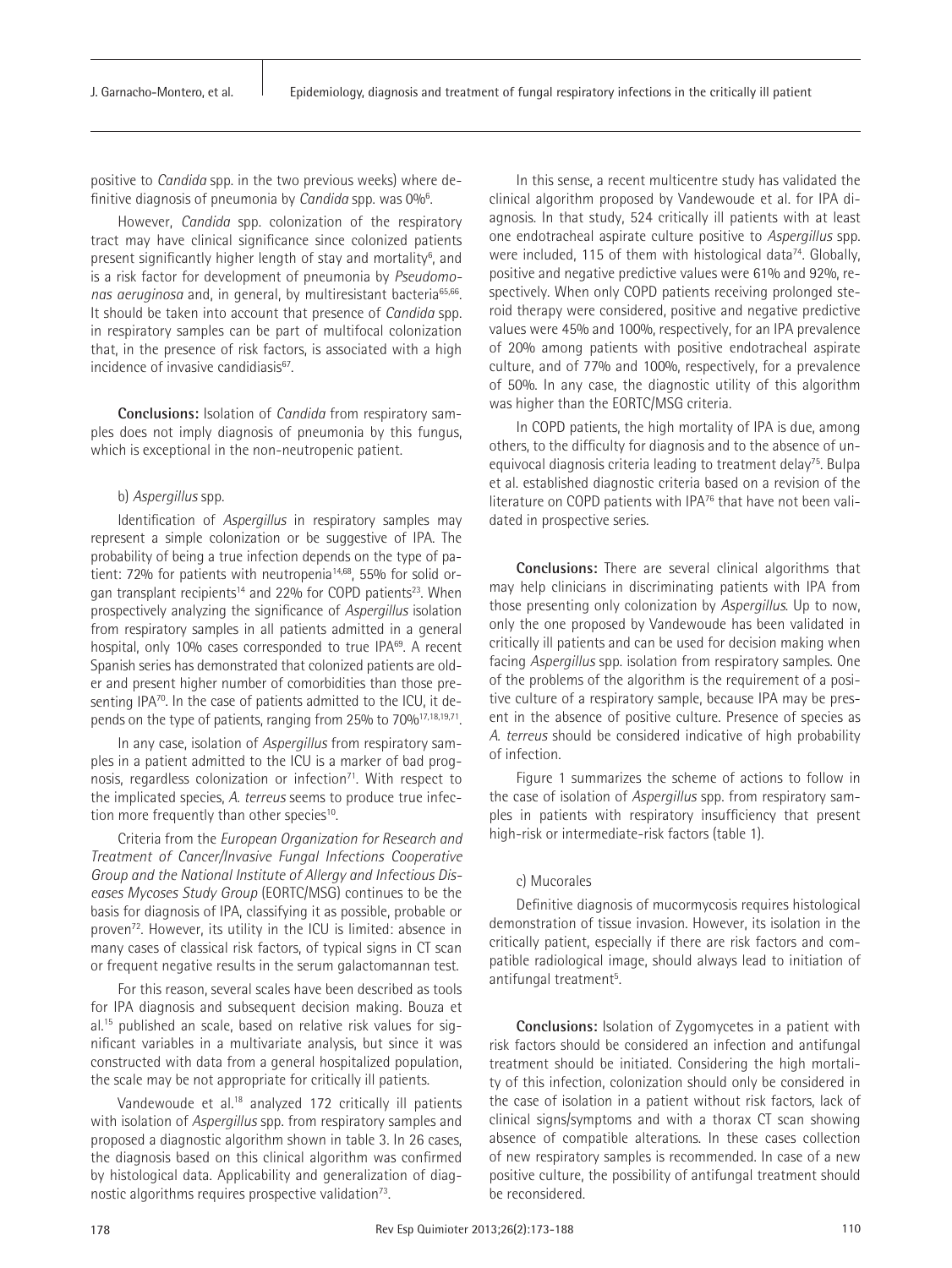| Table 3                                                                           | Diagnostic criteria for invasive pulmonary aspergillosis in critically ill patients                                                                             |  |  |  |
|-----------------------------------------------------------------------------------|-----------------------------------------------------------------------------------------------------------------------------------------------------------------|--|--|--|
|                                                                                   |                                                                                                                                                                 |  |  |  |
|                                                                                   |                                                                                                                                                                 |  |  |  |
|                                                                                   | Definitive invasive pulmonary aspergillosis                                                                                                                     |  |  |  |
|                                                                                   | A) Positive result of histological testing and positive result of culture from lung tissue obtained by biopsy or autopsy                                        |  |  |  |
|                                                                                   | B) Positive result of culture of a specimen from a normally sterile site by use of aseptic invasive technique                                                   |  |  |  |
| Probable pulmonary aspergillosis                                                  |                                                                                                                                                                 |  |  |  |
|                                                                                   | 1. Aspergillus-positive lower respiratory tract specimen culture                                                                                                |  |  |  |
| 2. Compatible signs and symptoms:                                                 |                                                                                                                                                                 |  |  |  |
|                                                                                   | Fever refractory to at least 3 days of appropriate antibiotic therapy                                                                                           |  |  |  |
|                                                                                   | Recrudescent fever after a period of defervescence of at least 48 hours while still on antibiotics and without other apparent cause                             |  |  |  |
|                                                                                   | Pleuritic chest pain                                                                                                                                            |  |  |  |
| Pleuritic rub                                                                     |                                                                                                                                                                 |  |  |  |
| Dyspnoea                                                                          |                                                                                                                                                                 |  |  |  |
| Hemoptysis                                                                        |                                                                                                                                                                 |  |  |  |
|                                                                                   | Worsening respiratory insufficiency in spite of appropriate respiratory therapy and ventilatory support                                                         |  |  |  |
|                                                                                   | 3. Abnormal medical imaging by portable chest x-ray or CT scan of the lungs                                                                                     |  |  |  |
| 4. Either:                                                                        |                                                                                                                                                                 |  |  |  |
|                                                                                   | a) Host risk factors: one of the following conditions                                                                                                           |  |  |  |
|                                                                                   | Neutropenia (absolute neutrophil count <500 $\text{/mm}^3$ ) preceding or at the time of ICU admission                                                          |  |  |  |
| Underlying haematological or oncological malignancy treated with cytotoxic agents |                                                                                                                                                                 |  |  |  |
| Glucocorticoid treatment (prednisone or equivalent, >20 mg/day)                   |                                                                                                                                                                 |  |  |  |
|                                                                                   | Congenital or acquired immunodeficiency                                                                                                                         |  |  |  |
| <b>OR</b>                                                                         |                                                                                                                                                                 |  |  |  |
|                                                                                   | b) Semiquantitative Aspergillus-positive culture of BAL (+ or ++), without bacterial growth together with a positive cytological smear showing branching hyphae |  |  |  |
| Aspergillus colonization                                                          |                                                                                                                                                                 |  |  |  |
|                                                                                   | Not fulfilling the criteria for proven or probable invasive pulmonary aspergillosis                                                                             |  |  |  |

**Taken from Vandewoude et al**<sup>18</sup>

## **THERAPEUTIC ARSENAL, INDICATIONS FOR TREATMENT, DRUGS OF CHOICE AND POTENTIAL ROUTES OF ADMINISTRATION**

Three antifungal classes are available for the treatment of fungal infections: polyenes, azoles and echinocandins. Polyenes, mainly amphotericin B, are fungicidal and present the widest spectrum of activity, with resistance to these agents only reported in *Candida lusitaniae* and *A. terreus*77. The traditional formulation of amphotericin B deoxycholate has been replaced by lipid-based formulations: liposomal amphotericin B, amphotericin B lipid complex and amphotericin B colloidal dispersion, being the two first mentioned commercially available in our country. Liposomal amphotericin B improves the pharmacokinetic profile, increasing the Cmax/MIC value, the pharmacodynamic parameter associated with efficacy against *Aspergillus*78, with a value of the area under the concentration-time curve higher for liposomal amphotericin B than for other lipid-based presentations<sup>79</sup>.

Lipid formulations of amphotericin B have shown similar efficacy than the conventional formulation, with lower toxicity<sup>80</sup>. Among them, the liposomal formulation is the best tolerated with a lower incidence of infusion-related adverse reactions (fever, chills) and with lower rate of renal failure<sup>81</sup>. In a double-blind clinical trial comparing liposomal amphotericin B (at 3 and 5 mg/kg) with amphotericin B lipid complex (5 mg/kg) in the treatment of febrile neutropenia, no differences in efficacy were found between the two formulations, but the rate of adverse events was significantly higher for amphotericin B lipid complex: fever (23.5% and 19.8% vs. 57.7% on day 1 for liposomal amphotericin B at 3 mg/kg, liposomal amphotericin B at 5 mg/kg vs. amphotericin B lipid complex; p<0.001), chills (18.8% and 23.5% vs. 79.5% on day 1; p<0.001) and especially, nephrotoxicity (14.1% and 14.8% vs. 42.3%;  $p < 0.01$ <sup>82</sup>. Another study comparing these two lipid formulations in the treatment of invasive aspergillosis reported 21.2% nephrotoxicity with amphotericin B lipid complex versus only 2.8% with liposomal amphotericin B  $(p<0.001)^{83}$ . Development of renal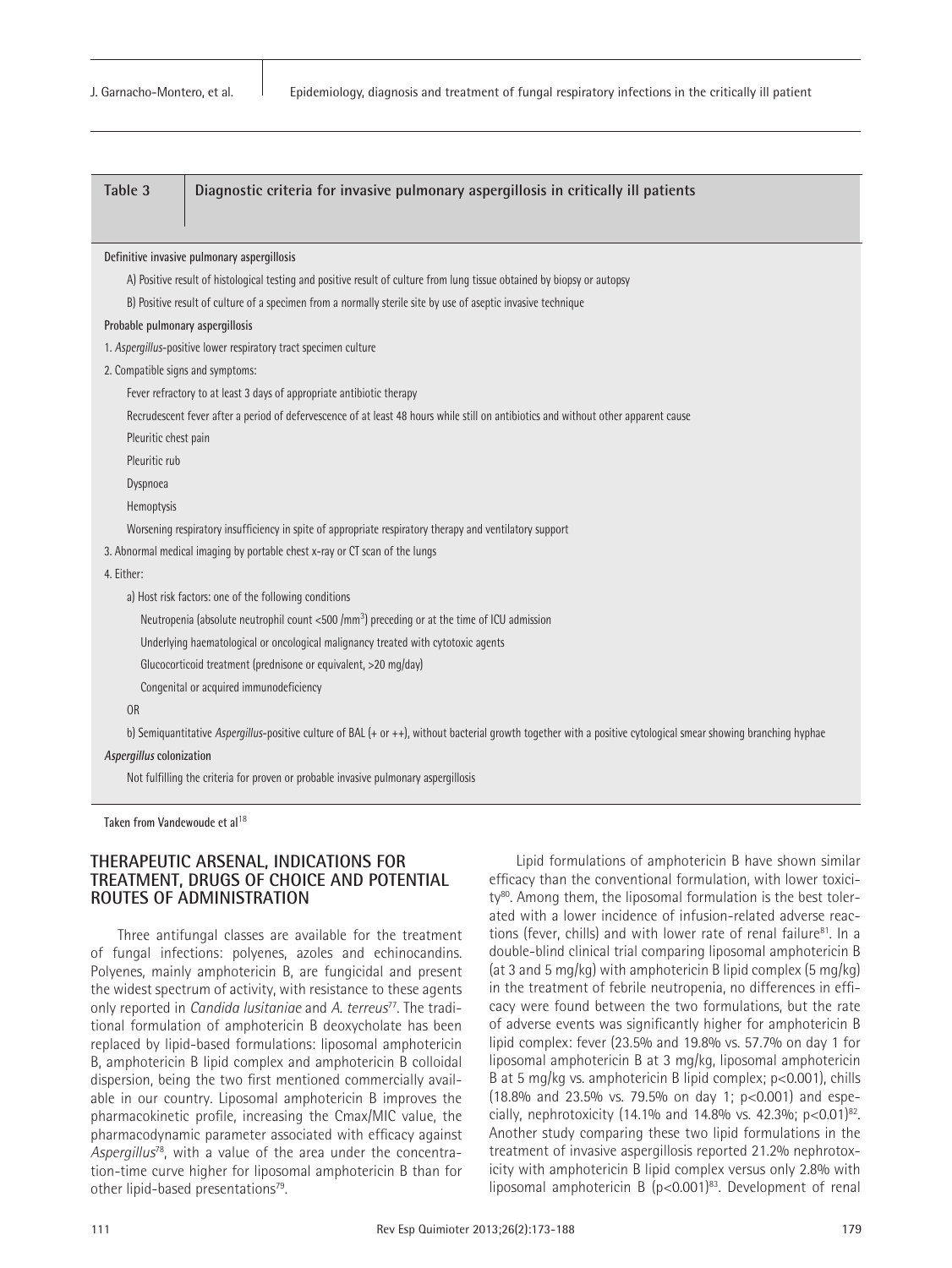dysfunction with liposomal amphotericin B is minimal, even in critically ill patients with previous renal impairment<sup>84</sup>.

Azoles are fungistatic and despite their similar mechanism of action, differences in their chemical structure lead to drug-dependent activity profiles. All are active against yeasts, but while fluconazole is not active against filamentous fungi, itraconazole, voriconazole and posaconazole are active against *Aspergillus*77. Posaconazole, only available by oral route, is the unique azole active against Mucorales.

Echinocandins are active against *Aspergillus* and *Candida*, without activity against Mucorales<sup>85</sup>. They exhibit fungistatic activity against *Aspergillus*, being the ratio Cmax/MIC (minimum inhibitory concentration) the pharmacodynamic parameter predicting efficacy with a value of 10-2078. In Europe, only caspofungin has been approved for the treatment of aspergillosis as salvage therapy.

#### a) *Candida* spp.

Expert recommendations and clinical practice guidelines do not recommend antifungal treatment facing isolation of *Candida* spp in respiratory samples regardless the number of positive samples or the sample type<sup>86,87</sup>.

#### b) *Aspergillus* spp.

Prompt initiation of antifungal therapy has demonstrated benefits in terms of mortality in patients with IPA. In this sense, a secondary analysis of the study *Ambiload* showed that survival was significantly higher when treatment was initiated in case of possible IPA when compared to probable or proven cases<sup>88</sup>. More recently, a retrospective study that evaluated 412 ICU patients with IPA has demonstrated that a delay in the initiation of antifungal therapy implicates an increment of hospital length of the stay with the corresponding increase of hospital cost<sup>89</sup>. Thus, it is recommended early initiation of antifungal treatment, often empirically<sup>90</sup>. In critically ill patients, the need for immediate initiation of antifungal treatment in patients with respiratory insufficiency is determined by the presence of high-risk factors (figure 1).

Current recommendations from scientific societies for the treatment of IPA are summarized in table 4<sup>90,91,92</sup>. Regarding treatment in critically ill patients and transplant recipients, it should be highlighted that clinical trials carried out to obtain the indication for IPA treatment did not include this type of patients<sup>93</sup>.

A randomized, open clinical trial showed the superiority of voriconazole versus amphotericin B deoxycholate for the treatment of IPA, with a 12-week survival rate significantly higher for voriconazole (70.8% vs. 57.9%)<sup>94</sup>. Although important limitations of this clinical trial were evidenced<sup>95</sup>, voriconazole is indicated as primary therapy in all current quidelines<sup>90,91,92</sup>. Other observational studies have confirmed the clinical utility of voriconazole in the treatment of IPA<sup>96,97</sup>. A retrospective study in critically ill hematological patients with IPA requiring mechanical ventilation concluded that treatment with voriconazole was associated with a lower mortality rate<sup>40</sup>.

However, it should be taken into account that voriconazole presents interactions with an elevated number of drugs. Voriconazole is metabolized by, and inhibits, enzymes of cytochrome P450: CYP2C19, CYP2C9 and CYP3A498. This affects a high number of drugs (table 5), a fact of critical importance especially in transplant recipients. In addition, there is a great inter-subject variability in serum voriconazole concentrations in relation to age, dose, underlying diseases, hepatic function and the genetic polymorphism of CYP2C1999,100, making necessary monitoring of plasmatic concentrations. In critically ill patients there is a great variability of voriconazole serum concentrations, with concentrations ≤1 mg/L associated with therapeutic failure and those  $\geq$ 5.5 mg/L with toxicity<sup>99</sup>. In a recent clinical trial randomizing patients with fungal infection to serum levels monitoring from the 4th day on or to fixed standard treatment, the group of patients with monitoring serum concentrations showed higher clinical response rate and a significantly lower rate of treatment discontinuation<sup>101</sup>.

Cyclodextrin sodium is the vehicle used for the intravenous formulation of voriconazole, a compound mainly associated with neurological toxicity that can be accumulated in patients with renal insufficiency, without an adequate clearance by renal replacement therapies<sup>102</sup>. For this reason, in the case of renal insufficiency (creatinine clearance <50 ml/min) careful assessment of the risk-benefit of its administration is necessary. Voriconazole produces hepatic toxicity in up to 45% of patients with previous hepatic impairment compared with 10.3% produced by liposomal amphotericin B, with a clear correlation between the loading dose and the degree of hepatic impairment<sup>103</sup>.

With respect to amphotericin B, the liposomal formulation has also demonstrated utility in the treatment of IPA. In this sense, in the *Ambiload* study, 201 patients (93% with hematological malignancies and 73% with neutropenia) were included and two liposomal amphotericin B doses (3 mg/kg and 10 mg/kg) compared, with similar efficacy but lower toxicity in the 3 mg/kg arm<sup>104</sup>. There is no published clinical trial comparing lipid amphotericin B formulations in the treatment of IPA. Nevertheless, in a retrospective study no differences in efficacy (clinical cure and mortality) were found, but the frequency of adverse events was significantly lower with liposomal amphotericin B<sup>105</sup>. No information on the utility of nebulized amphotericin B in the treatment of IPA is available.

Caspofungin was approved as salvage therapy after intolerance or failure of conventional therapy<sup>106</sup>. Afterwards, one study assessed the use of caspofungin as primary treatment of IPA in high-risk neutropenic patients, obtaining a clinical cure of 33% and 12-week survival of 53%<sup>107</sup>. Recently, a dose-escalation study using doses up to 200 mg/day in the treatment of IPA showed good tolerance but clinical cure rates were similar to those obtained with voriconazole or liposomal amphotericin B<sup>108</sup>.

Other antifungals with approved indication for the treatment of IPA are amphotericin B lipid complex, itraconazole and posaconazole. These drugs receive low strength of recommendation in current guidelines and its clinical utility in the treatment of IPA in critically ill patients is limited.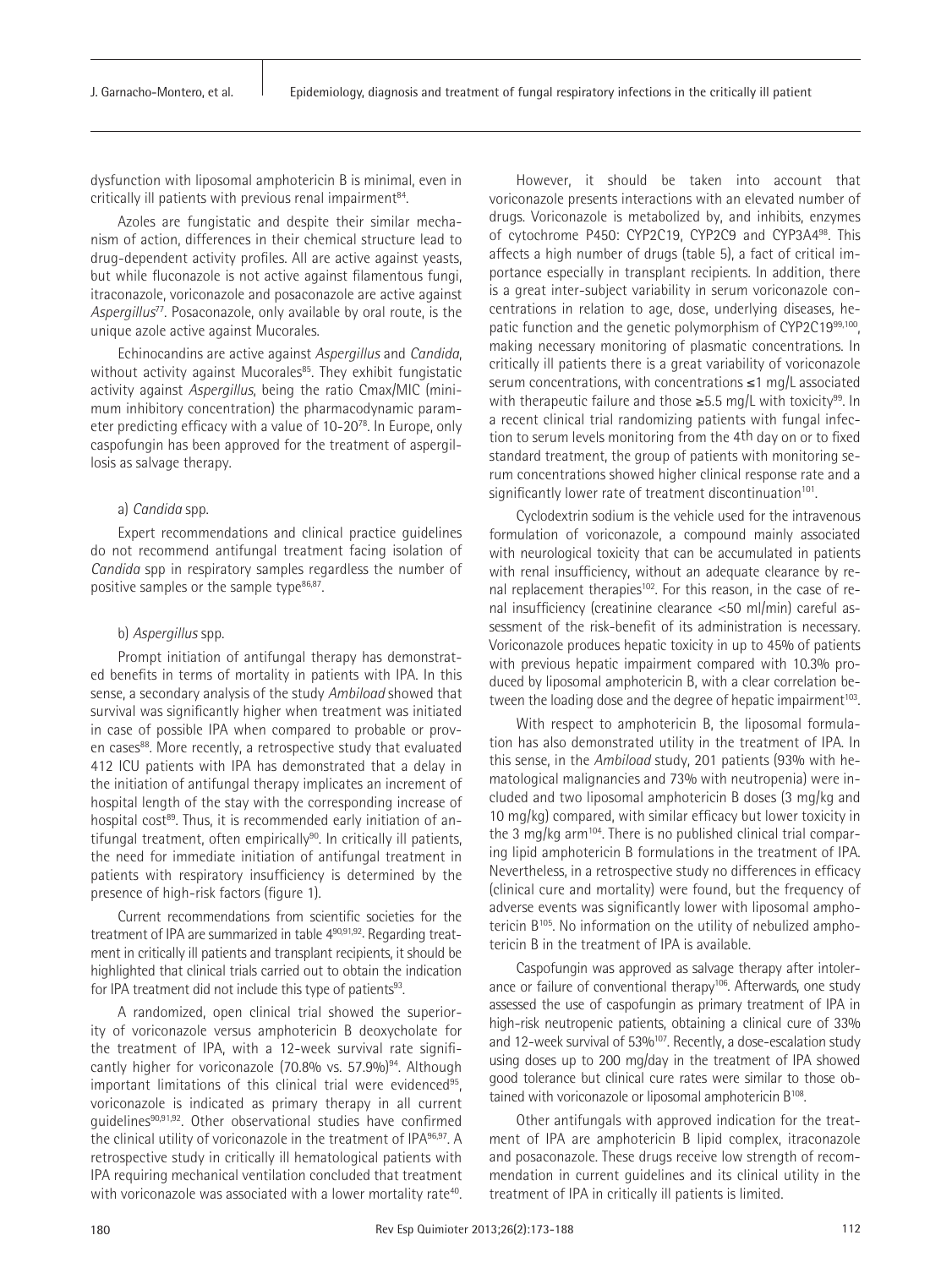

If microbiological tests with the second sample do not confirm fungal infection, consider treatment withdrawn

<sup>1</sup>Thorax CT scan and galactomannan determination in serum and BAL are indicated in all patients with clinical suspicion.

<sup>2</sup> It is advisable to confirm diagnosis by means of examination of a second respiratory sample, preferably obtained by bronchoalveolar lavage. Visualization of hyphaes with calcofluor staining and/or presence of several colonies in cultures from more than one sample suggests the possibility of infection/colonization rather than accidental contamination.

<sup>3</sup> In high- or intermediate- risk patients presenting sepsis or septic shock criteria without other apparent infectious focus, antifungal treatment should be immediately initiated.

4 Carbamazepine, barbiturics, rifamicins, phenytoin, phenobarbital, among others.

<sup>5</sup>Citalopram, diphenhydramine, fluoxetine, foscarnet, granisetron, metronidazole, nortriptiline, ondansetron, macrolides, among others.

<sup>6</sup> If the radiological image is bilateral and/or extensive, there is severe respiratory insufficiency, severe sepsis or unfavorable evolution, the use of two antifungals is recommended (voriconazole or liposomal amphotericin B or caspofungin) and consider addition of nebulized liposomal amphotericin B.

<sup>7</sup> When using voriconazole, monitor serum concentrations from the 3rd-5th day on.

<sup>8</sup>Use jet nebulizers with a high flow compressor.

 $^\circ$  More published data with liposomal amphotericn B, but a randomized trial on efficacy is lacking.

**Figure 1 Management of ICU patients with respiratory insufficiency and isolation of Aspergillus spp. from respiratory samples**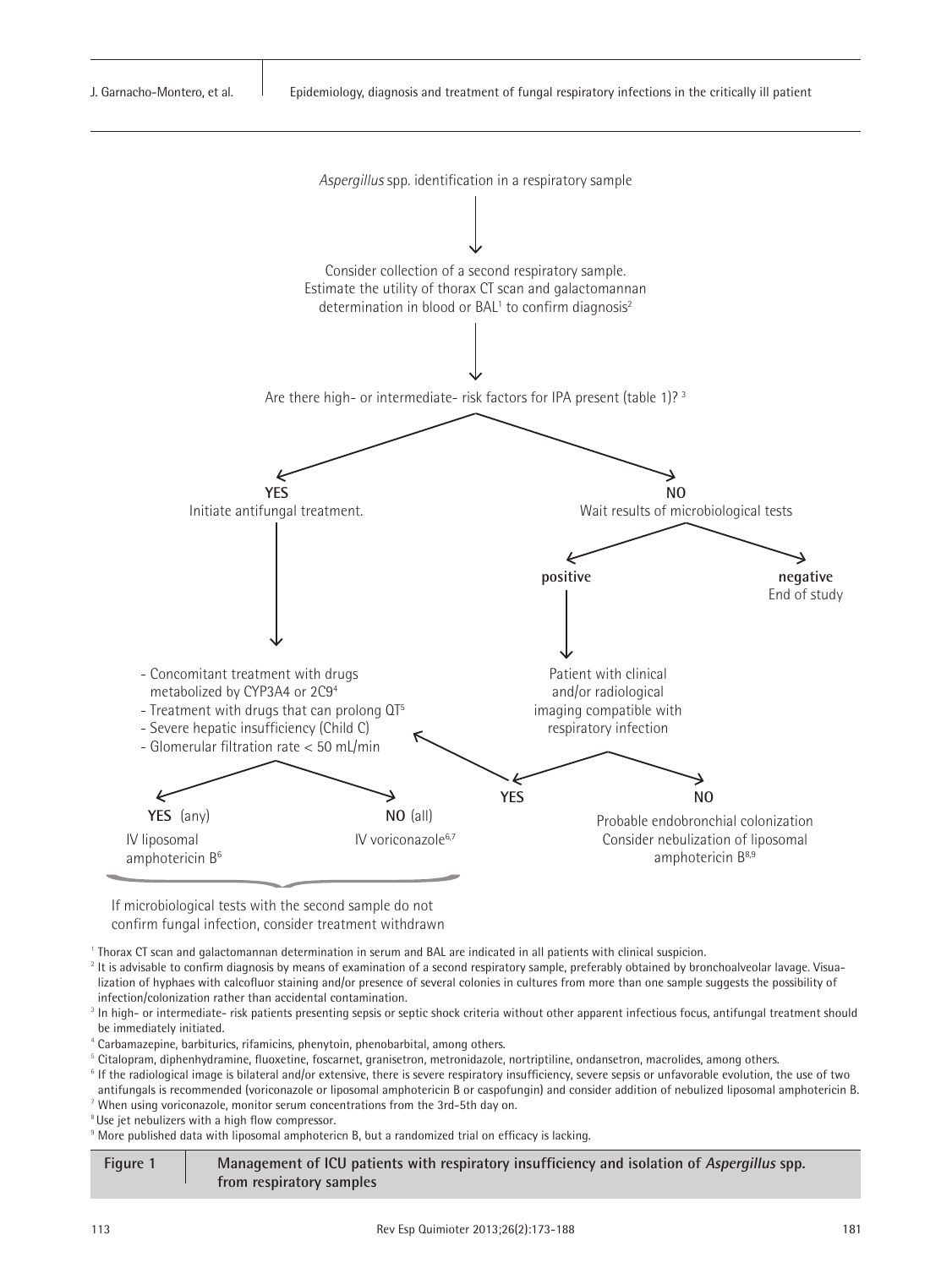| Table 4                      | Current recommendations from scientific societies for the treatment of invasive pulmonary<br>aspergillosis |                       |                       |                       |                       |
|------------------------------|------------------------------------------------------------------------------------------------------------|-----------------------|-----------------------|-----------------------|-----------------------|
| Drug                         |                                                                                                            | <b>IDSA</b>           | ATS                   | ECIL                  | <b>SEIMC</b>          |
| Voriconazole                 |                                                                                                            | Primary therapy       | Primary therapy       | Primary therapy       | Primary therapy       |
|                              |                                                                                                            | $A-I$                 | $A-H$                 | $A-I$                 | $A-I$                 |
| Liposomal amphotericin B     |                                                                                                            | Alternative treatment | Primary therapy       | Primary therapy       | Primary therapy       |
|                              |                                                                                                            | $A-I$                 | $A-H$                 | $B-I$                 | $A-I$                 |
| Amphotericin B lipid complex |                                                                                                            | Alternative treatment | $\qquad \qquad$       | Primary therapy       |                       |
|                              |                                                                                                            | $A-II$                |                       | $B-II$                |                       |
| Caspofungin                  |                                                                                                            | Alternative treatment | Alternative treatment | Alternative treatment | Alternative treatment |
|                              |                                                                                                            | $B-II$                | $C-III$               | $C$ -II               | $C$ -II               |
| Micafungin                   |                                                                                                            | Alternative treatment | Alternative treatment |                       |                       |
|                              |                                                                                                            | $B-II$                |                       |                       |                       |
| Combination therapy          |                                                                                                            | Salvage therapy       | Salvage therapy       | Primary therapy       | Salvage therapy       |
|                              |                                                                                                            | $B$ -II               | $C-1$                 | $D$ -III              | $C$ -III              |
|                              |                                                                                                            |                       |                       | Salvage therapy       |                       |
|                              |                                                                                                            |                       |                       | $C-II$                |                       |

**IDSA: Infectious Diseases Society of America; ATS: American Thoracic Society; ECIL: European Conference on Infections in Leukemia; SEIMC: Sociedad Española de Enfermedades Infecciosas y Microbiología Clínica**

Nowadays, there is insufficient clinical support to recommend combination therapy as primary therapy in the treatment of IPA and current guidelines recommend it as salvage therapy90,91. Although some studies reported a decrease in mortality with combination therapy<sup>109,110</sup>, a recently published meta-analysis including eight studies in onco-hematological patients mainly treated with liposomal amphotericin B plus caspofungin or voriconazole plus caspofungin concluded that cumulative evidence on combination therapy is moderate and controversial<sup>111</sup>. However, it should be highlighted that in observational studies on IPA, approximately 30-50% patients are treated with combination therapy and up to 30% of patients in the ICU require salvage therapy due to therapeutic failure of the primary treatment<sup>23,40,70,98</sup>.

Duration of treatment for IPA should be established on a patient-basis according to the clinical and radiological evolution of the patient. In general, 6 to 12 weeks are recommended for non-neutropenic patients and longer periods in the onco-hematological patient if neutropenia persists. If combination therapy is used, one of the drugs should be withdrawn when the clinical situation improves and even change to oral therapy until the end of treatment. For aspergillar tracheobronchitis, antifungal treatment should be administered by intravenous route as for the treatment of IPA92. A recent review of the literature evidenced that 35.9% cases of aspergillar tracheobronchitis received combination therapy, a percentage increasing to  $48.5\%$  in last decade<sup>42</sup>. Nebulized amphotericin B would be a logical therapeutic alternative, but only scarce cases have been reported<sup>112</sup>, not allowing establishing recommendations.

**Conclusions:** When IPA is suspected, diagnostic procedures and prompt initiation of systemic antifungal treatment should be performed (figure 1). When possible, associated risk factors should be minimized; in this sense, doses of immunosuppressant agents and specially steroids should be reduced or withdrawn.

In cases of IPA requiring ICU admission or developed during ICU stay with respiratory failure or criteria of severe sepsis, the group recommends combination therapy. Similarly, if the patient under antifungal monotherapy is admitted to the ICU due to clinical worsening, it is recommended initiation of combination therapy. Drug election will depend on pre-existing renal or hepatic failure, need for other drugs that may interact with the antifungal (especially voriconazole) and the *Aspergillus* species, if known. Those stable patients with IPA treated with monotherapy that require admission to the ICU for other reasons, can be maintained under treatment with the same antifungal if signs/symptoms of disease progression and adverse events attributable to the antifungal are not present. If the patient is diagnosed of IPA during ICU stay but does not present criteria of severe sepsis or respiratory failure, monotherapy should be used, being voriconazole the first option. When this azole is used, monitoring of serum concentrations is always required from the 3rd-5th day on and 1-2 times a week. However, as shown in figure 1, if certain situations are present the initial option would be liposomal amphotericin B.

When combination therapy is used, one of the drugs should be withdrawn when the clinical situation improves or the risk factor (mainly, use of steroids or neutropenia) disappears and, if possible, change to oral route until the end of treatment. Obviously, if treatment is empirically initiated and diagnostic procedures disregard IPA, treatment should be withdrawn.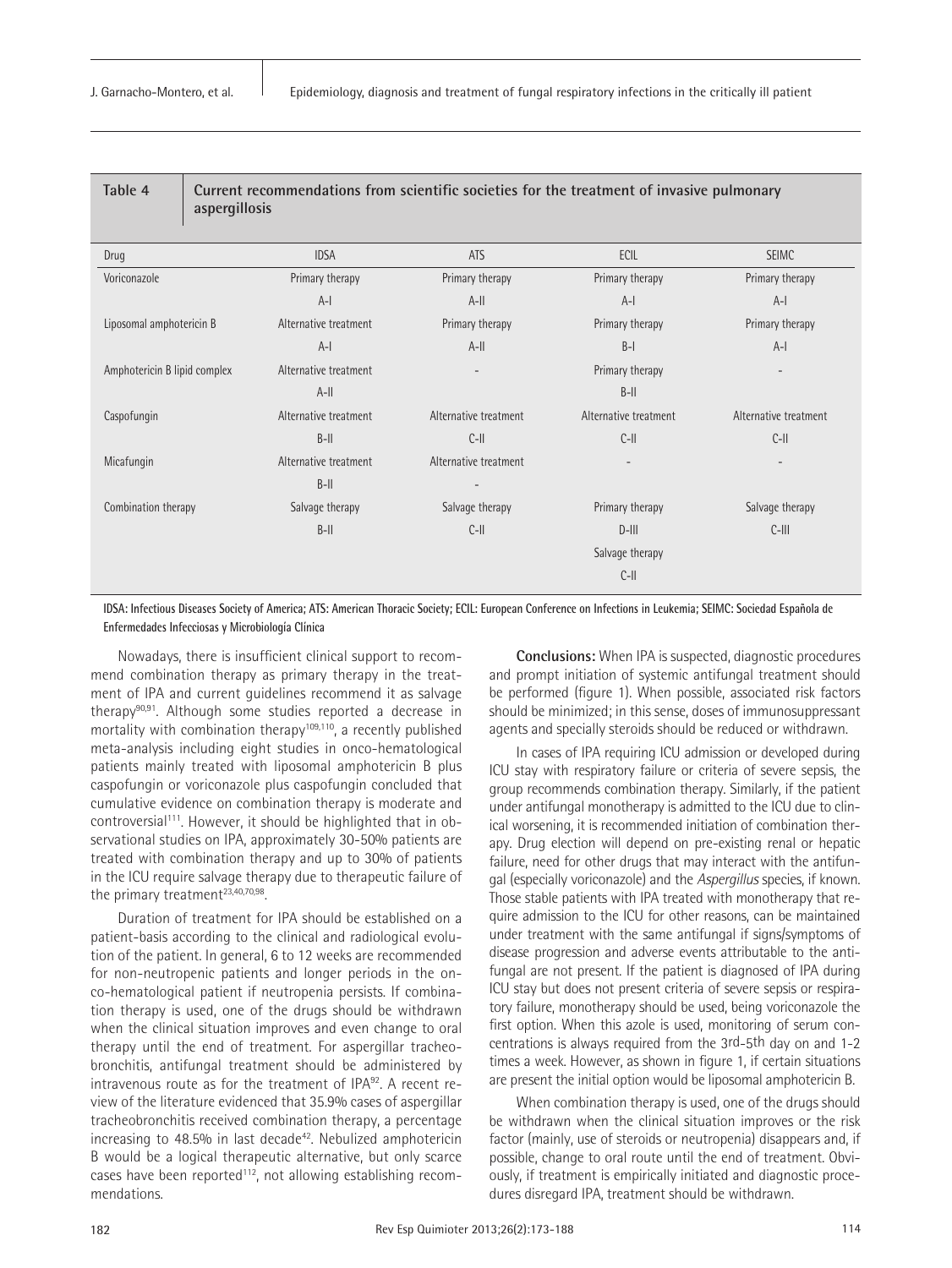| Type of interaction<br>Recommendation<br>The drug decreases voriconazole concentrations<br>Carbamazepine<br>Contraindicated<br>Rifampicin<br>Contraindicated<br>Phenobarbital<br>Contraindicated<br>Contraindicated<br>Ritonavir<br>Voriconazole increases drug concentrations<br>Contraindicated<br>Astemizole<br>Contraindicated<br>Cisapride<br>Cyclosporine<br>Reduce dose by half and monitor concentrations<br>Contraindicated<br>Ergotamine alkaloids<br>Omeprazole<br>Reduce dose by half<br>Quinidine<br>Contraindicated<br>Sirolimus<br>Contraindicated<br>Everolimus<br>Reduce dose<br>Tacrolimus<br>Reduce dose by two third and monitor concentrations<br>Terfenadine<br>Contraindicated<br>Warfarin<br>Monitor prothrombin time<br>The drug decreases voriconazole concentrations and voriconazole increases drug concentrations<br>Rifabutin<br>Contraindicated<br>Phenytoin<br>Double voriconazole dose and monitor phenytoin concentrations<br>Voriconazole probably increases drug concentrations<br><b>Statins</b><br>Consider reduction<br>Sulphonylureas<br>Calcium channel blockers<br>Benzodiazepines | Table 5 | Voriconazole interactions |  |
|------------------------------------------------------------------------------------------------------------------------------------------------------------------------------------------------------------------------------------------------------------------------------------------------------------------------------------------------------------------------------------------------------------------------------------------------------------------------------------------------------------------------------------------------------------------------------------------------------------------------------------------------------------------------------------------------------------------------------------------------------------------------------------------------------------------------------------------------------------------------------------------------------------------------------------------------------------------------------------------------------------------------------------------------------------------------------------------------------------------------------|---------|---------------------------|--|
|                                                                                                                                                                                                                                                                                                                                                                                                                                                                                                                                                                                                                                                                                                                                                                                                                                                                                                                                                                                                                                                                                                                              |         |                           |  |
|                                                                                                                                                                                                                                                                                                                                                                                                                                                                                                                                                                                                                                                                                                                                                                                                                                                                                                                                                                                                                                                                                                                              |         |                           |  |
|                                                                                                                                                                                                                                                                                                                                                                                                                                                                                                                                                                                                                                                                                                                                                                                                                                                                                                                                                                                                                                                                                                                              |         |                           |  |
|                                                                                                                                                                                                                                                                                                                                                                                                                                                                                                                                                                                                                                                                                                                                                                                                                                                                                                                                                                                                                                                                                                                              |         |                           |  |
|                                                                                                                                                                                                                                                                                                                                                                                                                                                                                                                                                                                                                                                                                                                                                                                                                                                                                                                                                                                                                                                                                                                              |         |                           |  |
|                                                                                                                                                                                                                                                                                                                                                                                                                                                                                                                                                                                                                                                                                                                                                                                                                                                                                                                                                                                                                                                                                                                              |         |                           |  |
|                                                                                                                                                                                                                                                                                                                                                                                                                                                                                                                                                                                                                                                                                                                                                                                                                                                                                                                                                                                                                                                                                                                              |         |                           |  |
|                                                                                                                                                                                                                                                                                                                                                                                                                                                                                                                                                                                                                                                                                                                                                                                                                                                                                                                                                                                                                                                                                                                              |         |                           |  |
|                                                                                                                                                                                                                                                                                                                                                                                                                                                                                                                                                                                                                                                                                                                                                                                                                                                                                                                                                                                                                                                                                                                              |         |                           |  |
|                                                                                                                                                                                                                                                                                                                                                                                                                                                                                                                                                                                                                                                                                                                                                                                                                                                                                                                                                                                                                                                                                                                              |         |                           |  |
|                                                                                                                                                                                                                                                                                                                                                                                                                                                                                                                                                                                                                                                                                                                                                                                                                                                                                                                                                                                                                                                                                                                              |         |                           |  |
|                                                                                                                                                                                                                                                                                                                                                                                                                                                                                                                                                                                                                                                                                                                                                                                                                                                                                                                                                                                                                                                                                                                              |         |                           |  |
|                                                                                                                                                                                                                                                                                                                                                                                                                                                                                                                                                                                                                                                                                                                                                                                                                                                                                                                                                                                                                                                                                                                              |         |                           |  |
|                                                                                                                                                                                                                                                                                                                                                                                                                                                                                                                                                                                                                                                                                                                                                                                                                                                                                                                                                                                                                                                                                                                              |         |                           |  |
|                                                                                                                                                                                                                                                                                                                                                                                                                                                                                                                                                                                                                                                                                                                                                                                                                                                                                                                                                                                                                                                                                                                              |         |                           |  |
|                                                                                                                                                                                                                                                                                                                                                                                                                                                                                                                                                                                                                                                                                                                                                                                                                                                                                                                                                                                                                                                                                                                              |         |                           |  |
|                                                                                                                                                                                                                                                                                                                                                                                                                                                                                                                                                                                                                                                                                                                                                                                                                                                                                                                                                                                                                                                                                                                              |         |                           |  |
|                                                                                                                                                                                                                                                                                                                                                                                                                                                                                                                                                                                                                                                                                                                                                                                                                                                                                                                                                                                                                                                                                                                              |         |                           |  |
|                                                                                                                                                                                                                                                                                                                                                                                                                                                                                                                                                                                                                                                                                                                                                                                                                                                                                                                                                                                                                                                                                                                              |         |                           |  |
|                                                                                                                                                                                                                                                                                                                                                                                                                                                                                                                                                                                                                                                                                                                                                                                                                                                                                                                                                                                                                                                                                                                              |         |                           |  |
|                                                                                                                                                                                                                                                                                                                                                                                                                                                                                                                                                                                                                                                                                                                                                                                                                                                                                                                                                                                                                                                                                                                              |         |                           |  |
|                                                                                                                                                                                                                                                                                                                                                                                                                                                                                                                                                                                                                                                                                                                                                                                                                                                                                                                                                                                                                                                                                                                              |         |                           |  |
|                                                                                                                                                                                                                                                                                                                                                                                                                                                                                                                                                                                                                                                                                                                                                                                                                                                                                                                                                                                                                                                                                                                              |         |                           |  |
|                                                                                                                                                                                                                                                                                                                                                                                                                                                                                                                                                                                                                                                                                                                                                                                                                                                                                                                                                                                                                                                                                                                              |         |                           |  |
|                                                                                                                                                                                                                                                                                                                                                                                                                                                                                                                                                                                                                                                                                                                                                                                                                                                                                                                                                                                                                                                                                                                              |         |                           |  |
|                                                                                                                                                                                                                                                                                                                                                                                                                                                                                                                                                                                                                                                                                                                                                                                                                                                                                                                                                                                                                                                                                                                              |         |                           |  |
|                                                                                                                                                                                                                                                                                                                                                                                                                                                                                                                                                                                                                                                                                                                                                                                                                                                                                                                                                                                                                                                                                                                              |         |                           |  |
|                                                                                                                                                                                                                                                                                                                                                                                                                                                                                                                                                                                                                                                                                                                                                                                                                                                                                                                                                                                                                                                                                                                              |         |                           |  |

#### c) Mucormycosis

As in other fungal infections, it has been demonstrated in patients with mucormycosis that delays in initiation of antifungal treatment are associated with higher mortality rates $113$ . Amphotericin B is the drug of choice and due to its lower toxicity, the use of liposomal amphotericin B is recommended<sup>90,114,115</sup>. Doses to be used should range from 5 to 10 mg/ kg/day5,115,116. Treatment duration is not defined and should be individually chosen in any case.

Posaconazole may be an alternative in combination with liposomal amphotericin B in case of therapeutic failure or intolerance. Monotherapy with this azole is not recommended, monitoring of serum concentrations is required and existing interactions with a high number of compounds should be taken into account<sup>117</sup>.

Echinocandins do not exhibit *in vitro* activity against Mucorales, although some technical reasons and experimental data suggest that when combined with amphotericin B, they may be of clinical utility<sup>118</sup>. A retrospective series of patients with rhinocerebral mucormycosis suggested that the combination of caspofungin and a lipid formulation of amphotericin B reduces mortality<sup>119</sup>. This therapeutic strategy has not been reported for pulmonary mucormycosis.

**Conclusions:** When pulmonary mucormycosis is suspected, antifungal treatment should be initiated without delay. Liposomal amphotericin B at doses of at least 5 mg/kg/day is recommended. Its use as empirical treatment has the added value of effectively covering a possible IPA, an infection with very similar clinical and radiological presentations to mucormycosis.

## **PROPHYLAXIS OF RESPIRATORY FUNGAL INFECTIONS**

There are different strategies of demonstrated utility for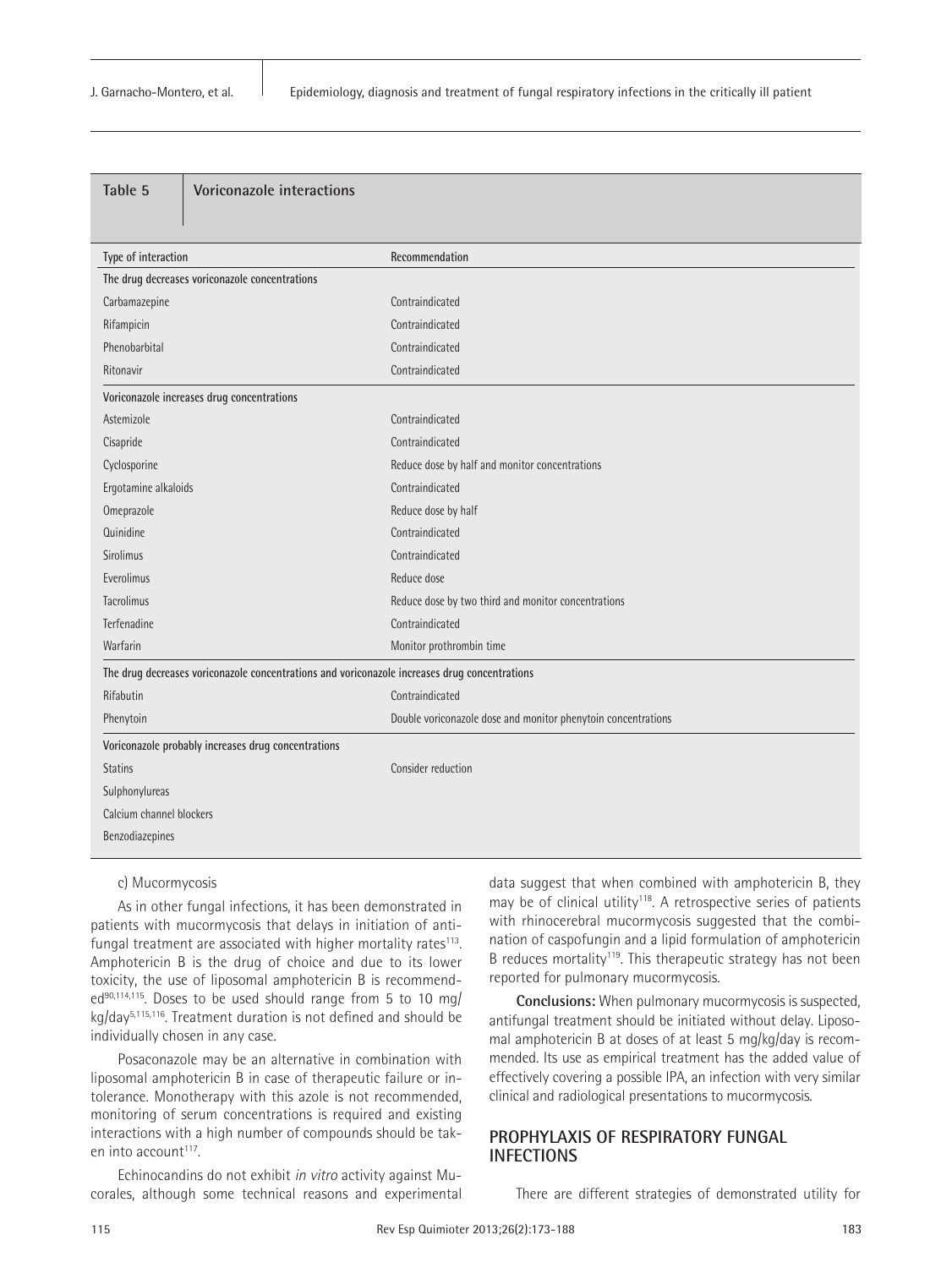the prevention of invasive fungal infections in high-risk patients with systemic antifungal administration, but its review is out of the scope of this document. On the other hand, review of available data on nebulized antifungal administration, an attractive option for IPA prevention is addressed. Up to now, this route of administration has only been employed for amphotericin B and its lipid formulations, with clinical experience mainly in lung transplant recipients and neutropenic patients. It should be highlighted that although it is common practice and supported by extensive scientific literature, none of the amphotericin B formulations is approved for use via nebulization.

In lung transplant recipients, two studies carried out in our country demonstrated the lack of systemic absorption of nebulized liposomal amphotericin B and demonstrated persistence of therapeutic concentrations in the epithelial lining fluid (ELF) for 14 days120,121. Recently, therapeutic concentrations in ELF following nebulization of amphotericin B lipid complex have been confirmed, but using higher doses and shorter dosing intervals<sup>122</sup>. With regard to its effect in preventing IPA, a Spanish study retrospectively reviewed 60 cases of lung transplant recipients followed during 6 months. Nebulization of amphotericin B lipid complex was efficacious since only one patient developed a probable IPA<sup>123</sup>. A clinical trial including 100 lung transplant recipients randomized to amphotericin B deoxycholate or amphotericin B lipid complex as aerosolized prophylaxis showed similar efficacy of both compounds in the prevention of infection by *Aspergillus*124.

Two clinical trials compared nebulized liposomal amphotericin B versus placebo in onco-hematological patients with neutropenia present for more than 10 days, and showed a significant decrease in IPA episodes without association with severe adverse events<sup>125,126</sup>. In fact, the *European Conference on Infections in Leukemia* (ECIL) recommends (B-II) as prophylaxis of invasive fungal infections, nebulization of liposomal amphotericin B (together with intravenous fluconazole) in the neutropenia phase of the allogeneic hematopoietic progenitor cell transplantation. In the same circumstance, nebulization of conventional amphotericin B is not recommended (D-I)<sup>127</sup>.

Nebulized liposomal amphotericin B at the standard 25 mg dose does not alter the pulmonary function nor the composition of the pulmonary surfactant<sup>121,128</sup>. It is well known that, in lung transplant recipients, there is a dysfunction of the pulmonary surfactant associated with a dysfunction of the graft, and for this reason, it is important that none exogenous agent alters the composition of the surfactant<sup>129</sup>.

A jet nebulizer with a high flow compressor should be used to obtain an adequate particle size (from 3 to 5μ)130. When choosing the nebulizer, the compound to be nebulized should be considered since doses of the two available lipid formulations are different and thus, the volume to be nebulized: 25 mg (5 ml) liposomal amphotericin B or 50 mg (10 ml) amphotericin B lipid complex. Some authors recommend loading doses during four consecutive days, doubling doses in intubated patients. Afterwards, it can be administered 2-3 times/week. An exhaustive bronchial hygiene prior to nebulization is crucial. Contamination of nebulization systems can be the origin of respiratory infec-

tions and thus, strict disinfection protocols should be followed. In addition, obstructions of ventilator filters may occur and this possibility should be closely monitored<sup>131</sup>.

**Conclusions:** The use of amphotericin B is a strategy with demonstrated utility for prevention of IPA in high-risk patients, especially in lung transplant recipients and onco-hematological patients with prolonged neutropenia, being the liposomal formulation recommended in clinical practice guidelines. Although nowadays there is not a single compound approved for administration via nebulization, its use has become common practice in high-risk patients. Advantages of liposomal amphotericin B nebulization are easy administration, undetectable serum concentrations, excellent tolerance with mild and well tolerated adverse events, low risk of infection by emergent molds and cost-effectiveness.

However, its use as prophylaxis in the critically ill patient has not been established yet. A theoretical possibility would be its use in COPD patients treated with high doses of steroids admitted to the ICU. With current data, no formal recommendation for use can be done and responsible clinicians should examine cases individually.

# **REFERENCES**

- 1. Vincent JL, Rello J, Marshall J, Silva E, Anzueto A, Martin CD, et al. International study of the prevalence and outcomes of infection in intensive care units. JAMA 2009; 302:2323-9.
- 2. Alvarez-Lerma F, Palomar M, León C, Olaechea P, Cerdá E, Bermejo B, et al. Colonización y/o infección por hongos en unidades de cuidados intensivos. Estudio multicéntrico de 1.562 pacientes. Med Clin (Barc) 2003; 121:161-6.
- 3. Estudio ENVIN. http://hws.vhebron.net/envin-helics/
- 4. Tortorano AM, Dho G, Prigitano A, Breda G, Grancini A, Emmi V, et al. Invasive fungal infections in the intensive care unit: a multicentre, prospective, observational study in Italy (2006-2008). Mycoses 2012; 55:73-9.
- 5. Smith JA, Kauffman CA. Pulmonary fungal infections. Respirology 2012; 17:913-26.
- 6. Meersseman W, Lagrou K, Spriet I, Maertens J, Verbeken E, Peetermans WE, et al. Significance of the isolation of *Candida* species from airway samples in critically ill patients: a prospective, autopsy study. Intensive Care Med 2009; 35:1526-31.
- 7. Azoulay E, Timsit JF, Tafflet M, de Lassence A, Darmon M, Zahar JR, et al. *Candida* colonization of the respiratory tract and subsequent pseudomonas ventilator-associated pneumonia. Chest 2006;129:110-7.
- 8. Segal BH. Aspergillosis. N Engl J Med 2009; 360:1870-84.
- 9. Latge JP. *Aspergillus fumigatus* and aspergillosis, Clin Microbiol Rev 1999; 12: 310-50.
- 10. Castón JJ, Linares MJ, Gallego C, Rivero A, Font P, Solís F, et al. Risk factors for pulmonary *Aspergillus terreus* infection in patients with positive culture for filamentous fungi. Chest 2007; 131:230-6.
- 11. Peláez T, Muñoz P, Guinea J, Valerio M, Giannella M, Klaassen CH, et al. Outbreak of invasive aspergillosis after major heart surgery caused by spores in the air of the intensive care unit. Clin Infect Dis 2012; 54:e24-31.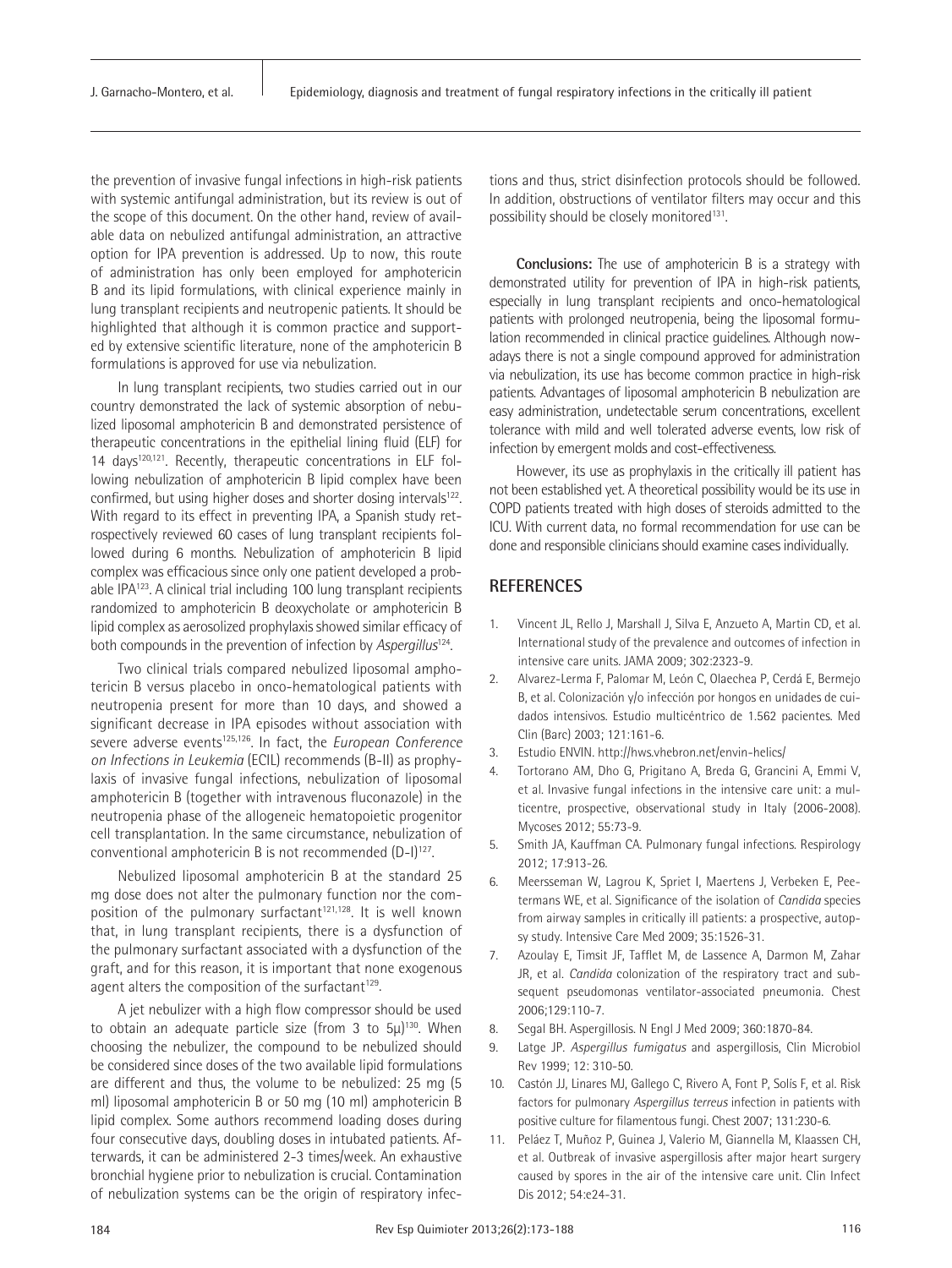- 12. Dutkiiewick R, Hage A. *Aspergillus* infections in the critically ill. Proc Am Thor Soc 2010;7:204-9.
- 13. Pemán J, Salavert M. Epidemiología general de la enfermedad fúngica invasora. Enferm Infecc Microbiol Clin 2012; 30:90-8.
- 14. Perfect JR, Cox GM, Lee JY, Kauffman CA, de Repentigny L, Chapman SW, et al. The impact of culture isolation of *Aspergillus* species: a hospital-based survey of aspergillosis. Clin Infect Dis 2001; 33:1824-33.
- 15. Bouza E, Guinea J, Peláez T, Pérez-Molina J, Alcalá L, Muñoz P. Workload due to *Aspergillus fumigatus* and significance of the organism in the microbiology laboratory of a general hospital. J Clin Microbiol 2005; 43:2075-9.
- 16. Graf K, Khani SM, Ott E, Mattner F, Gastmeier P, Sohr D, et al. Fiveyears surveillance of invasive aspergillosis in a university hospital. BMC Infect Dis 2011; 11:163.
- 17. Garnacho-Montero J, Amaya-Villar R, Ortiz-Leyba C, León C, Alvarez-Lerma F, Nolla-Salas J *et al*. Isolation of *Aspergillus* spp. from the respiratory tract in critically ill patients: risk factors, clinical presentation and outcome. Crit Care 2005; 9:R191-9.
- 18. Vandewoude KH, Blot SI, Depuydt P, Benoit D, Temmerman W, Colardyn F *et al*. Clinical relevance of *Aspergillus* isolation from respiratory tract samples in critically ill patients. Crit Care 2006; 10:R31
- 19. Meersseman W, Vandecasteele SJ, Wilmer A, Verbeken E, Peetermans WE, Van Wijngaerden E. Invasive aspergillosis in critically ill patients without malignancy. Am J Respir Crit Care Med 2004; 170:621-5.
- 20. Ng TT, Robson GD, Denning DW. Hydrocortisone-enhanced growth of *Aspergillus* spp: implications for pathogenesis. Microbiology 1994; 140: 2475-9.
- 21. Hartemink KJ, Paul MA, Spijkstra JJ, Girbes AR, Polderman KH. Inmunoparalysis as a cause for invasive aspergilosis? Intensive Care Med 2003; 29: 2068-71.
- 22. Schaffner A. Therapeutic concentrations of glucocorticoids suppress the antimicrobial activity of human macrophages without impairing their responsiveness to gamma interferon. J Clin Invest 1985; 76:1755–64.
- 23. Guinea J, Torres-Narbona M, Gijón P, Muñoz P, Pozo F, Peláez T *et al*. Pulmonary aspergillosis in patients with chronic obstructive pulmonary disease: incidence, risk factors, and outcome. Clin Microbiol Infect 2010; 16:870-7.
- 24. Xu H, Li L, Huang WJ, Wang LX, Li WF, Yuan WF. Invasive pulmonary aspergillosis in patients with chronic obstructive pulmonary disease: a case control study from China. Clin Microbiol Infect 2012; 18:403-8.
- 25. Fortún J, Meije Y, Fresco G, Moreno S. Aspergilosis. Formas clínicas y tratamiento. Enferm Infecc Microbiol Clin 2012; 30:201-8.
- 26. Fortún J, Martín-Dávila P, Moreno S, De Vicente E, Nuño J, Candelas A, et al. Risk factors for invasive aspergillosis in liver transplant recipients. Liver Transpl 2002; 8:1065-70.
- 27. Gavalda J, Len O, San Juan R, Aguado JM, Fortun J, Lumbreras C *et al*. Risk factors for invasive aspergillosis in solid-organ transplant recipients: a case-control study. Clin Infect Dis 2005; 41:52-9.
- 28. Sole A, Morant P, Salavert M, Peman J, Morales P; Valencia Lung Transplant Group. *Aspergillus* infections in lung transplant recipients: risk factors and outcome. Clin Microbiol Infect 2005; 11:359–365.
- 29. Marik PE. Fungal infections in solid organ transplantation. Expert Opin Pharmacother 2006; 7:297–305.
- 30. Solé A, Salavert M. Fungal infections after lung transplantation. Curr Opin Pulm Med 2009; 15:243-53.
- 31. Shahid H. Unique characteristics of fungal infections in lung transplant recipients. Clin Chest Med 2009; 30:307–313.
- 32. Petrikkos G, Skiada A, Lortholary O, Roilides E, Walsh TJ, Kontoyiannis DP. Epidemiology and clinical manifestations of mucormycosis. Clin Infect Dis 2012; 54 (Suppl 1):S23-34.
- 33. Skiada A, Pagano L, Groll A, Zimmerli S, Dupont B, Lagrou K *et al*. Zygomycosis in Europe: analysis of 230 cases accrued by the registry of the European Confederation of Medical Mycology (ECMM) Working Group on Zygomycosis between 2005 and 2007. Clin Microbiol Infect 2011; 17:1859-67.
- 34. Marty FM, Cosimi LA, Baden LR. Breakthrough zygomycosis after voriconazole treatment in recipients of hematopoietic stem-cell transplants. N Engl J Med 2004; 350:950–2.
- 35. Siwek GT, Dodgson KJ, de Magalhaes-Silverman M, Bartelt LA, Kilborn SB, Hoth PL *et al*. Invasive zygomycosis in hematopoietic stem cell transplant recipients receiving voriconazole prophylaxis. Clin Infect Dis 2004; 39:584-7.
- 36. Kontoyiannis DP, Reddy BT, Torres HA, Luna M, Lewis RE, Tarrand J *et al*. Pulmonary candidiasis in patients with cancer: an autopsy study. Clin Infect Dis 2002; 34:400-3.
- 37. Garnacho Montero J, Doblas A. Aspergilosis invasiva en el paciente crítico: Diagnóstico, planteamiento terapéutico y nuevas tendencias. Med Intensiva 2006; Supl 4: 38-46.
- 38. Routsi C, Kaltsas P, Bessis E, Rontogianni D, Kollias S, Roussos C. Airway obstruction and acute respiratory failure due to *Aspergillus*  tracheobronchitis. Crit Care Med 2004; 32:580-582.
- 39. Parrón M, Torres I, Pardo M, Morales C, Navarro M, Martínez-Schmizcraft M. The halo sign in computed tomography images: differential diagnosis and correlation with pathology findings. Arch Bronconeumol 2008; 44:386-92.
- 40. Burghi G, Lemiale V, Seguin A, Lambert J, Lacroix C, Canet E *et al.* Outcomes of mechanically ventilated hematology patients with invasive pulmonary aspergillosis. Intensive Care Med 2011; 37:1605-12.
- 41. Kontoyiannis DP, Sumoza D, Tarrand J, Bodey GP, Storey R, Raad II. Significance of aspergillemia in patients with cancer: a 10-year study. Clin Infect Dis 2000; 31:188-9.
- 42. Fernández-Ruiz M, Silva JT, San-Juan R, de Dios B, García-Luján R, López-Medrano F *et al. Aspergillus* tracheobronchitis: report of 8 cases and review of the literature. Medicine (Baltimore) 2012; 9:261-73.
- 43. Viscoli C, Machetti M, Cappellano P, Bucci B, Bruzzi P, Van Lint MT *et al*. False-positive galactomannan platelia *Aspergillus* test results for patients receiving piperacillin-tazobactam. Clin Infect Dis 2004; 38:913-6.
- 44. Cuenca-Estrella M. Diagnóstico de laboratorio de la enfermedad fúngica invasora. Enferm Infecc Microbiol Clin 2012; 30:257–64.
- 45. Pfeiffer CD, Fine JP, Safdar N. Diagnosis of invasive aspergillosis using a galactomannan assay: a meta-analysis. Clin Infect Dis 2006; 42:1417-27.
- 46. He H, Ding L, Li F, Zhan Q. Clinical features of invasive bronchialpulmonary aspergillosis in critically ill patients with chronic obstructive respiratory diseases: a prospective study. Crit Care 2011; 15:R5.
- 47. Becker MJ, Lugtenburg EJ, Cornelissen JJ, Van Der Schee C, Hoogs-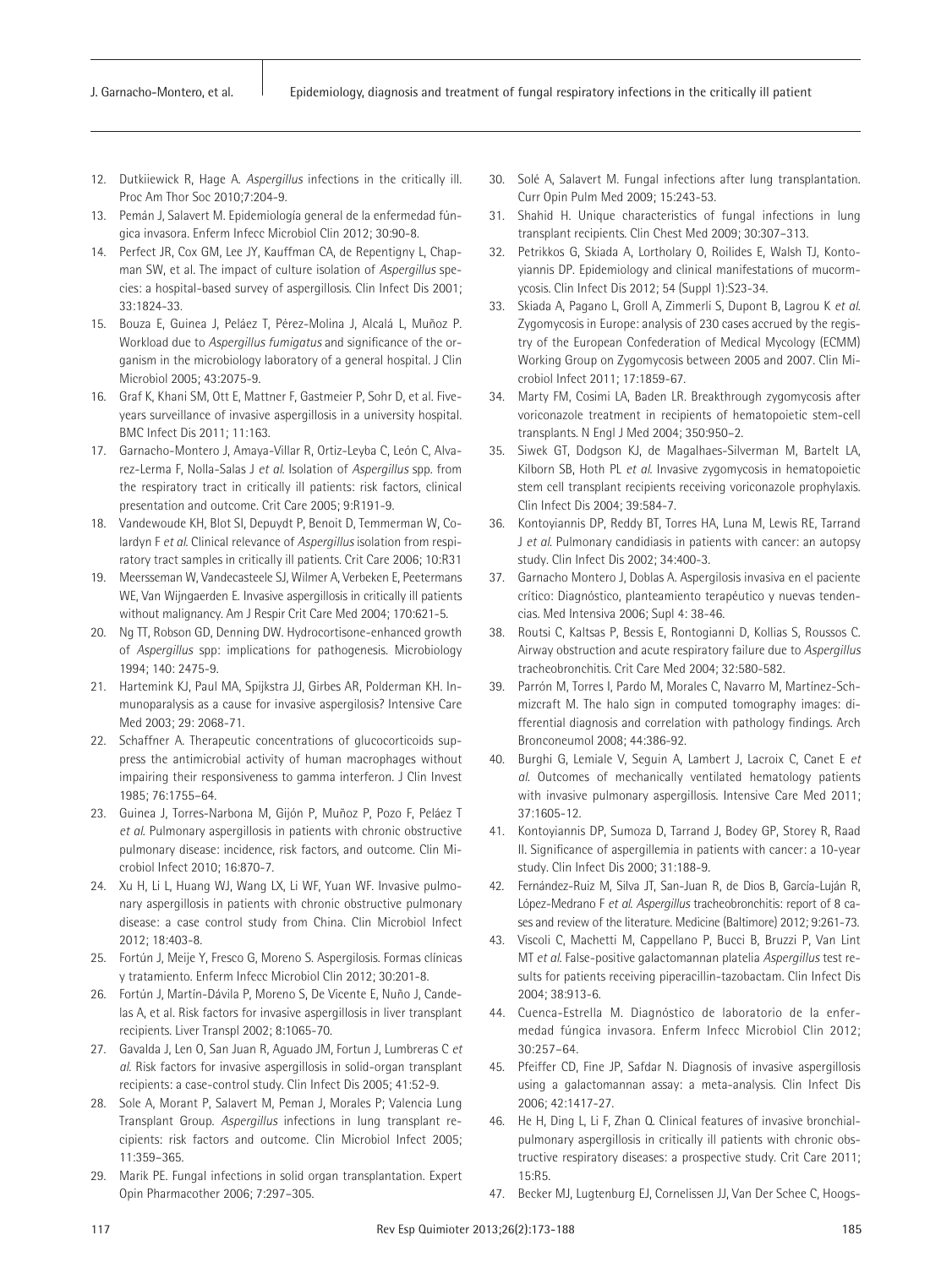teden HC, De Marie S. Galactomannan detection in computerized tomography-based broncho-alveolar lavage fluid and serum in haematological patients at risk for invasive pulmonary aspergillosis. Br J Haematol 2003; 121:448–57.

- 48. Maertens J, Maertens V, Theunissen K, Meersseman W, Meersseman P, Meers S *et al*. Bronchoalveolar lavage fluid galactomannan for the diagnosis of invasive pulmonary aspergillosis in patients with hematologic diseases. Clin Infect Dis 2009; 49:1688–93.
- 49. Meersseman W, Lagrou K, Maertens J, Wilmer A, Hermans G, Vanderschueren S *et al*. Galactomannan in bronchoalveolar lavage fluid: a tool for diagnosing aspergillosis in intensive care unit patients. Am J Respir Crit Care Med 2008; 177:27–34.
- 50. Acosta J, Catalan M, del Palacio-Peréz-Medel A, Lora D, Montejo JC, Cuetara MS *et al*. A prospective comparison of galactomannan in bronchoalveolar lavage fluid for the diagnosis of pulmonary invasive aspergillosis in medical patients under intensive care: comparison with the diagnostic performance of galactomannan and of (1→ 3)-β-d-glucan chromogenic assay in serum samples. Clin Microbiol Infect 2011; 17:1053-60.
- 51. He H, Ding L, Sun B, Li F, Zhan Q. Role of galactomannan determinations in bronchoalveolar lavage fluid samples from critically ill patients with chronic obstructive pulmonary disease for the diagnosis of invasive pulmonary aspergillosis: a prospective study. Crit Care 2012; 16:R138.
- 52. Clancy CJ, Jaber RA, Leather HL, Wingard JR, Staley B, Wheat LJ *et al.* Bronchoalveolar lavage galactomannan in diagnosis of invasive pulmonary aspergillosis among solid-organ transplant recipients. J Clin Microbiol 2007; 45:1759-65.
- 53. Lamoth F, Cruciani M, Mengoli C, Castagnola E, Lortholary O, Richardson M *et al*. β-Glucan antigenemia assay for the diagnosis of invasive fungal infections in patients with hematological malignancies: a systematic review and meta-analysis of cohort studies from the Third European Conference on Infections in Leukemia (ECIL-3). Clin Infect Dis 2012; 54:633-43.
- 54. Hope WW, Walsh TJ, Denning DW. Laboratory diagnosis of invasive aspergillosis. Lancet Infect Dis 2005; 5:609-22.
- 55. Ayats J, Martín-Mazuelos E, Pemán J, Quindos G, Sanchez F, Garcia-Rodriguez J *et al*. Recomendaciones sobre el diagnóstico de la enfermedad fúngica invasora de la Sociedad Española de Enfermedades Infecciosas y Microbiología Clínica (SEIMC). Actualización 2010. Enferm Infecc Microbiol Clin 2011; 29:39–9.
- 56. Ostrosky-Zeichner L, Alexander BD, Kett DH, Vazquez J, Pappas PG, Saeki F *et al*. Multicenter clinical evaluation of the (1-->3) beta-Dglucan assay as an aid to diagnosis of fungal infections in humans. Clin Infect Dis 2005; 41:654–9.
- 57. Pazos C, Ponton J, Del Palacio A. Contribution of (1->3)-beta-Dglucan chromogenic assay to diagnosis and therapeutic monitoring of invasive aspergillosis in neutropenic adult patients: a comparison with serial screening for circulating galactomannan. J Clin Microbiol 2005; 43:299–305.
- 58. De Vlieger G, Lagrou K, Maertens J, Verbeken E, Meersseman W, Van Wijngaerden E. Beta-D-glucan detection as a diagnostic test for invasive aspergillosis in immunocompromised critically ill patients with symptoms of respiratory infection: an autopsy-based study. J Clin Microbiol 2011; 49:3783-7.
- 59. Luong ML, Clancy CJ, Vadnerkar A, Kwak EJ, Silveira FP, Wissel MC *et al*. Comparison of an *Aspergillus* real-time polymerase chain

reaction assay with galactomannan testing of bronchoalvelolar lavage fluid for the diagnosis of invasive pulmonary aspergillosis in lung transplant recipients. Clin Infect Dis 2011; 52:1218-26.

- 60. Mengoli C, Cruciani M, Barnes RA, Loeffler J, Donnelly JP. Use of PCR for diagnosis of invasive aspergillosis: systematic review and meta-analysis. Lancet Infect Dis 2009; 9:89-96.
- 61. Georgiadou SP, Sipsas NV,Marom EM, Kontoyiannis DP. The diagnostic value of halo and reversed halo signs for invasive mold infections in compromised hosts. Clin Infect Dis 2011; 52:1144–55.
- 62. Walsh TJ, Gamaletsou MN, McGinnis MR, Hayden RT, Kontoyiannis DP. Early clinical and laboratory diagnosis of invasive pulmonary, extrapulmonary, and disseminated mucormycosis (zygomycosis). Clin Infect Dis 2012; 54 (Suppl 1):S55-60.
- 63. Rello J, Esandi ME, Díaz E, Mariscal D, Gallego M, Vallès J. The role of *Candida* sp isolated from bronchoscopic samples in nonneutropenic patients. Chest 1998; 114:146-9.
- 64. el-Ebiary M, Torres A, Fàbregas N, de la Bellacasa JP, González J, Ramirez J *et al*. Significance of the isolation of *Candida* species from respiratory samples in critically ill, non- neutropenic patients. An immediate postmortem histologic study. Am J Respir Crit Care Med 1997; 156:583-90.
- 65. Nseir S, Jozefowicz E, Cavestri B, Sendid B, Di Pompeo C, Dewavrin F *et al.* Impact of antifungal treatment on *Candida*-*Pseudomonas* interaction: a preliminary retrospective case-control study. Intensive Care Med 2007; 33:137-42.
- 66. Hamet M, Pavon A, Dalle F, Pechinot A, Prin S, Quenot JP *et al*. *Candida* spp. airway colonization could promote antibiotic-resistant bacteria selection in patients with suspected ventilator-associated pneumonia. Intensive Care Med 2012; 38:1272-9.
- 67. Garnacho-Montero J, Díaz-Martín A, Cayuela-Dominguez A. Management of invasive *Candida* infections in non-neutropenic critically ill patients: from prophylaxis to early therapy. Int J Antimicrob Agents 2008; 32 (Suppl 2):S137-41.
- 68. Horvath JA, Dummer S. The use of respiratory-tract cultures in the diagnosis of invasive pulmonary aspergillosis. Am J Med 1996; 100:171–8.
- 69. Mortensen KL, Johansen HK, Fuursted K, Knudsen JD, Gahrn-Hansen B, Jensen RH *et al*. A prospective survey of *Aspergillus* spp. in respiratory tract samples: prevalence, clinical impact and antifungal susceptibility. Eur J Clin Microbiol Infect Dis 2011; 30:1355-63.
- 70. Lucena P, Barberán J, Eroles G, Granizo JJ, Giménez MJ, Mir N *et al*. Significance of lower respiratory tract cultures yielding *Aspergillus* spp. growth in a hospital without transplant patients. Rev Esp Quimioter 2010; 23:190-5.
- 71. Khasawneh F, Mohamad T, Moughrabieh MK, Lai Z, Ager J, Soubani AO. Isolation of *Aspergillus* in critically ill patients: a potential marker of poor outcome. J Crit Care 2006; 21:322-7.
- 72. De Pauw B, Walsh TJ, Donnelly JP, Stevens DA, Edwards JE, Calandra T *et al*. Revised definitions of invasive fungal disease from the European Organization for Research and Treatment of Cancer/ Invasive Fungal Infections Cooperative Group and the National Institute of Allergy and Infectious Diseases Mycoses Study Group (EORTC/MSG) Consensus Group. Clin Infect Dis 2008; 46:1813-21.
- 73. Garnacho-Montero J, Amaya-Villar R. A validated clinical approach for the management of aspergillosis in critically ill patients: ready, steady, go! Crit Care 2006; 10:132.
- 74. Blot SI, Taccone FS, Van den Abeele AM, Bulpa P, Meersseman W,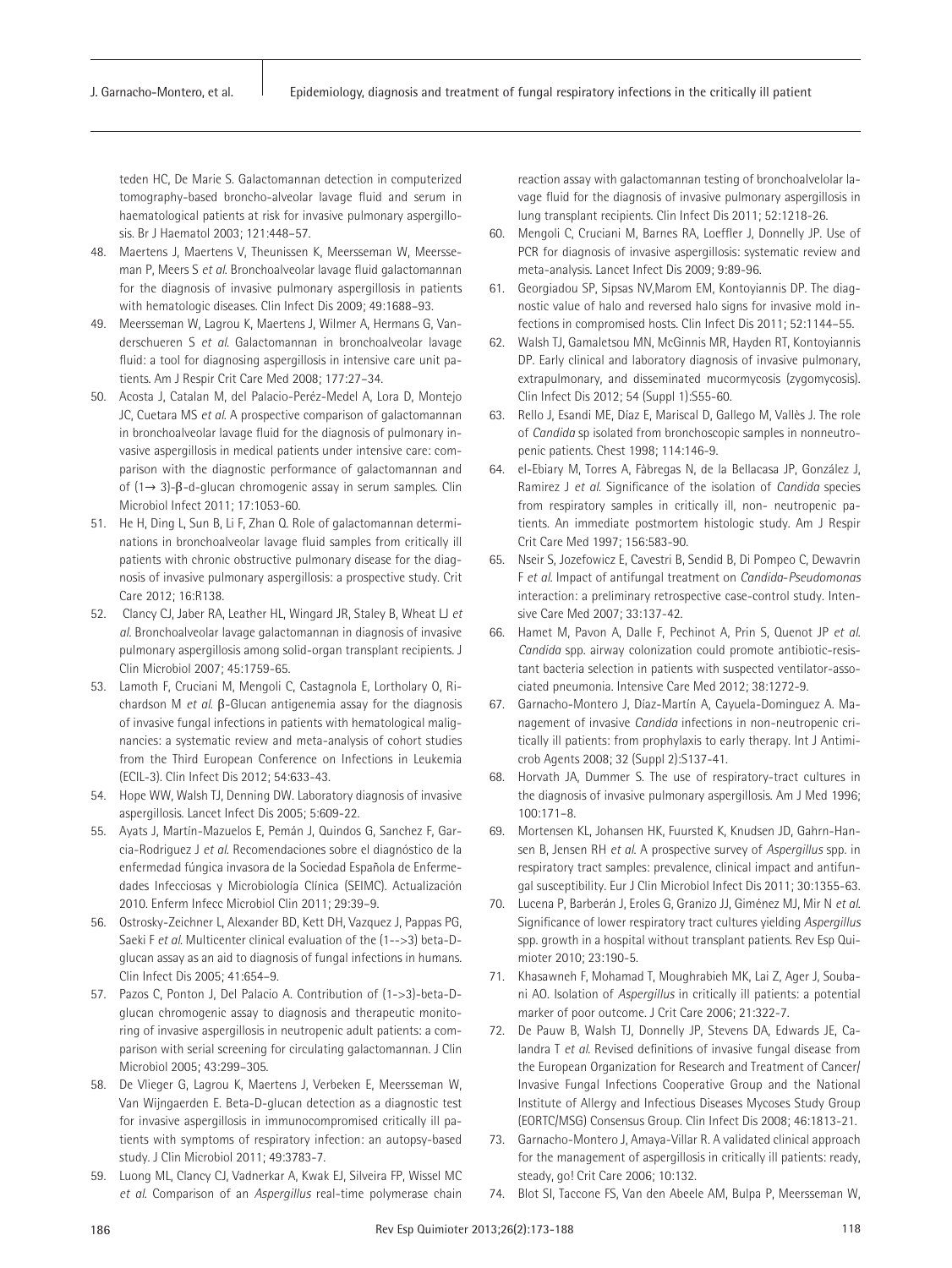Brusselaers N *et al*. A clinical algorithm to diagnose invasive pulmonary aspergillosis in critically ill patients. Am J Respir Crit Care Med 2012; 186:56-64.

- 75. Bulpa PA, Dive AM, Garrino MG, Delos MA, Gonzalez MR, Evrard PA *et al*. Chronic obstructive pulmonary disease patients with invasive pulmonary aspergillosis: benefits of intensive care? Intensive Care Med 2001; 27:59-67.
- 76. Bulpa P, Dive A, Sibille Y. Invasive pulmonary aspergillosis in patients with chronic obstructive pulmonary disease. Eur Respir J 2007; 30:782-800.
- 77. Ruiz-Camps I, Cuenca-Estrella M. Antifúngicos para uso sistémico. Enferm Infecc Microbiol Clin 2009; 27:353-62.
- 78. Lepak AJ, Andes DR. Antifungal PK/PD considerations in fungal pulmonary infections. Semin Respir Crit Care Med 2011; 32: 783- 94.
- 79. Azanza Perea JR, Barberán J. Anfotericina B forma liposómica: un perfil farmacocinético exclusivo. Una historia inacabada. Rev Esp Quimioter 2012; 25:17-24.
- 80. Ostrosky-Zeichner L, Man KA, Cohen SH. Amphotericin B: Time for a new "gold standard". Clin Infect Dis 2003; 37:415-25.
- 81. Moen MD, Lyseng-Williamson KA, Scott LJ. Liposomal amphotericin B: a review of its use as empirical therapy in febrile neutropenia and in the treatment of invasive fungal infections. Drugs 2009; 69:361-92.
- 82. Wingard JR, White MH, Anaissie E, Raffalli J, Goodman J, Arrieta A *et al*. A randomized, double-blind comparative trial evaluating the safety of liposomal amphotericin B versus amphotericin B lipid complex in the empirical treatment of febrile neutropenia. L Amph/ABLC Collaborative Study Group. Clin Infect Dis 2000; 31:1155-63.
- 83. Hachem RY, Boktour MR, Hanna HA, Husni RN, Torres HA, Afif C *et al*. Amphotericin B lipid complex versus liposomal amphotericin B monotherapy for invasive aspergillosis in patients with hematologic malignancy. Cancer 2008; 112: 1282-7.
- 84. Alvarez-Lerma F, Soriano MC, Rodríguez M, Catalán M, Llorente AM, Vidart N *et al*. Impacto de anfotericina B liposomal en la función renal en pacientes críticos con la función renal deteriorada. Rev Esp Quimioter 2012; 25:206-15.
- 85. Sucher AJ, Chahine EB, Balcer HE. Echinocandins: the newest class of antifungals. Ann Pharmacother 2009; 43:1647-57.
- 86. Garnacho Montero J, León Gil C, Almirante Gragera B, Álvarez Lerma F, Cuenca Estrella M, García Rodríguez JA *et al*. Recomendaciones terapéuticas en el paciente crítico no neutropénico. Med Intensiva 2005; Supl. 3: 43-52.
- 87. Pappas PG, Kauffman CA, Andes D, Benjamin DK Jr, Calandra TF, Edwards JE Jr *et al*. Clinical practice guidelines for the management of candidiasis: 2009 update by the Infectious Diseases Society of America. Clin Infect Dis 2009; 48:503-35.
- 88. Cornely OA, Maertens J, Bresnik M, Ebrahimi R, Dellow E, Herbrecht R *et al*. Efficacy outcomes in a randomised trial of liposomal amphotericin B based on revised EORTC/MSG 2008 definitions of invasive mould disease. Mycoses 2011; 54:e449-55.
- Baddley JW, Stephens JM, Ji X, Gao X, Schlamm HT, Tarallo M. Aspergillosis in Intensive Care Unit (ICU) patients: epidemiology and economic outcomes. BMC Infect Dis 2013; 13:29.
- 90. Fortún J, Carratalá J, Gavaldá J, Lizasoain M, Salavert M, de la Cámara R *et al*. Recomendaciones sobre el tratamiento de la enfermedad fúngica invasiva por *Aspergillus* spp. y otros hongos fila-

mentosos de la Sociedad Española de Enfermedades Infecciosas y Microbiología Clínica (SEIMC). Actualización 2011. Enferm Infecc Microbiol Clin 2011; 29:435-54.

- 91. Walsh TJ, Anaissie EJ, Denning DW, Herbrecht R, Kontoyiannis DP, Marr KA *et al*. Treatment of aspergillosis: clinical practice guidelines of the Infectious Diseases Society of America. Clin Infect Dis 2008; 46:327-60.
- 92. Limper AH, Knox KS, Sarosi GA, Ampel NM, Bennett JE, Catanzaro A *et al*. An official American Thoracic Society statement: Treatment of fungal infections in adult pulmonary and critical care patients. Am J Respir Crit Care Med 2011; 183:96-128.
- 93. Meersseman W, Lagrou K, Maertens J, Van Wijngaerden E. Invasive aspergillosis in the intensive care unit. Clin Infect Dis 2007; 45:205-16.
- 94. Herbrecht R, Denning DW, Patterson TF, Bennett JE, Greene RE, Oestmann JW *et al*. Voriconazole versus amphotericin B for primary therapy of invasive aspergillosis. N Engl J Med 2002; 347:408-15.
- 95. Jørgensen KJ, Johansen HK, Gøtzsche PC. Flaws in design, analysis and interpretation of Pfizer's antifungal trials of voriconazole and uncritical subsequent quotations. Trials 2006; 7:3.
- 96. Denning DW, Ribaud P, Milpied N, Caillot D, Herbrecht R, Thiel E *et al*. Efficacy and safety of voriconazole in the treatment of acute invasive aspergillosis. Clin Infect Dis 2002; 34:563-71.
- 97. Jacobs F, Selleslag D, Aoun M, Sonet A, Gadisseur A. An observational efficacy and safety analysis of the treatment of acute invasive aspergillosis using voriconazole. Eur J Clin Microbiol Infect Dis 2012; 31:1173-9.
- 98. Johnson LB, Kauffman CA. Voriconazole: a new triazole antifungal agent. Clin Infect Dis 2003; 36: 630-7.
- 99. Pascual A, Calandra T, Bolay S, Buclin T, Bille J, Marchetti O. Voriconazole therapeutic drug monitoring in patients with invasive mycoses improves efficacy and safety outcomes. Clin Infect Dis 2008; 46:201-11.
- 100. Jeong S, Nguyen PD, Desta Z. Comprehensive in vitro analysis of voriconazole inhibition of eight cytochrome P450 (CYP) enzymes: major effect on CYPs 2B6, 2C9, 2C19, and 3A. Antimicrob Agents Chemother 2009; 53:541-51.
- 101. Park WB, Kim NH, Kim KH, Lee SH, Nam WS, Yoon SH *et al*. The effect of therapeutic drug monitoring on safety and efficacy of voriconazole in invasive fungal infections: a randomized controlled trial. Clin Infect Dis 2012; 55:1080-7.
- 102. Hafner V, Czock D, Burhenne J, Riedel KD, Bommer J, Mikus G *et al.* Pharmacokinetics of sulfobutylether-beta-cyclodextrin and voriconazole in patients with end-stage renal failure during treatment with two hemodialysis systems and hemodiafiltration. Antimicrob Agents Chemother 2010; 54:2596-602.
- 103. Solís-Muñoz P, López JC, Bernal W, Willars C, Verma A, Heneghan MA *et al*. Voriconazole hepatotoxicity in severe liver dysfunction. J Infect 2013; 66:80-6.
- 104. Cornely OA, Maertens J, Bresnik M, Ebrahimi R, Ullmann AJ, Bouza E. Liposomal amphotericin B as initial therapy for invasive mold infection: a randomized trial comparing a high-loading dose regimen with standard dosing (AmBiLoad trial). Clin Infect Dis 2007; 44:1289–97.
- 105. Hachem RY, Boktour MR, Hanna HA, Husni RN, Torres HA, Afif C *et al*. Amphotericin B lipid complex versus liposomal amphotericin B